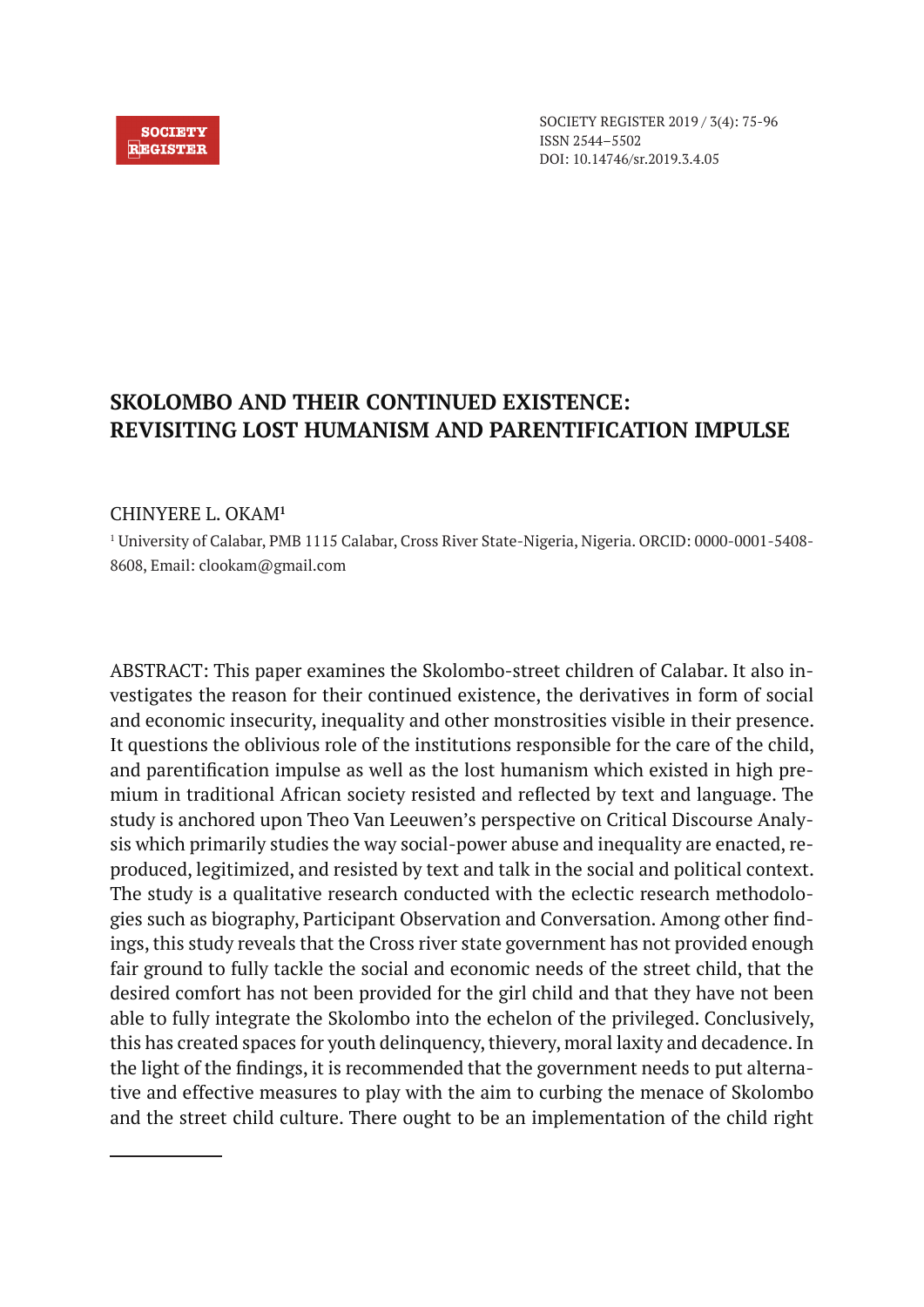act in the global space in order to reduce the molestation and marginalization of the boy and girl child. Stringent punishment should be meted on parents, religious leaders and guardians who subject children to unnecessary molestation. Religious leaders and parents should be sensitized about the need to integrate their children within the family, intervention should be made compulsory.

KEYWORDS: parentification, integrative humanism, language, CDA, binaries of power, capability deprivation

#### **INTRODUCTION**

#### **Street children in Nigeria: From general to the Scolombo and Lacasera girls**

Nigeria has her fair share of the street children phenomenon. This tradition holds sway in almost all her regions. Children whose lives are abused from home as a result of religious and cultural belief and due to poverty (Okam 2019: 2) are commonly found in the country. In Southern Nigeria, one witnesses innumerable group of children and adults (who started as children) infiltrate the streets of cities, roaming the corners of villages and taking solace in inhuman places unworthy for a child born by parents that belong to a community. Some of these people are tagged *Agberos, Boys Oye, Skolombo*, and so on as the names vary in different geographical spaces in the south. In the same vein, in Northern Nigeria, there abounds the Almajiri culture, where children who ought to be in their parents' homes but due to religious practices are displaced at tender ages of five years and above to live with their religious instructors. In his seminal research on the Almajiri tradition, Zakir, Abubakar, Lawal, Imrana, Habibu, Hassan, & Harande (2014:129) affirms that "in almost every street, corner, junction - especially in the north are young, homeless, poor, neglected and maltreated children seen roaming the streets begging for food and alms. These children are called the *Almajiris* (a student who leaves his parents for quranic education…when such Almajiris return to their villages, they participate in the act of selling and taking drugs". Zakir states further that "the Mallams/Alaramma *(both female and male instructors*) do not allow their children to mingle with the Almajiris to the extent that they allow their own children to attend formal school (Zakir et al. 2014:129). This fully captures the exclusion of the street child from the society in Northern Nigeria-what Jurgen Herbamas, Gayatri Spivak, Homi Bhabha, Ranajit Guha, El Habib Louia and Antonio Gramsci in their studies on power, ideology and subaltern postcolonial discourse articulate as the degradation and dehumanization of the other. The other, are those categories of people who have been dwarfed by those in the center of discourse. They are women, the black race, LGBT, and minor ethnic nationalities that have been placed at the margin for ages. Children in this category could also be situated within this context since they are also prone to the dehumanisation of the other. This dehumanisation on the other hand, constructs the view of the life to approaching socio-cultural issues. This manifestation is fully captured in social vices and moral decadence perpetuated by these children. The Skolombo experience in Cross River State, Nigeria is not an exception.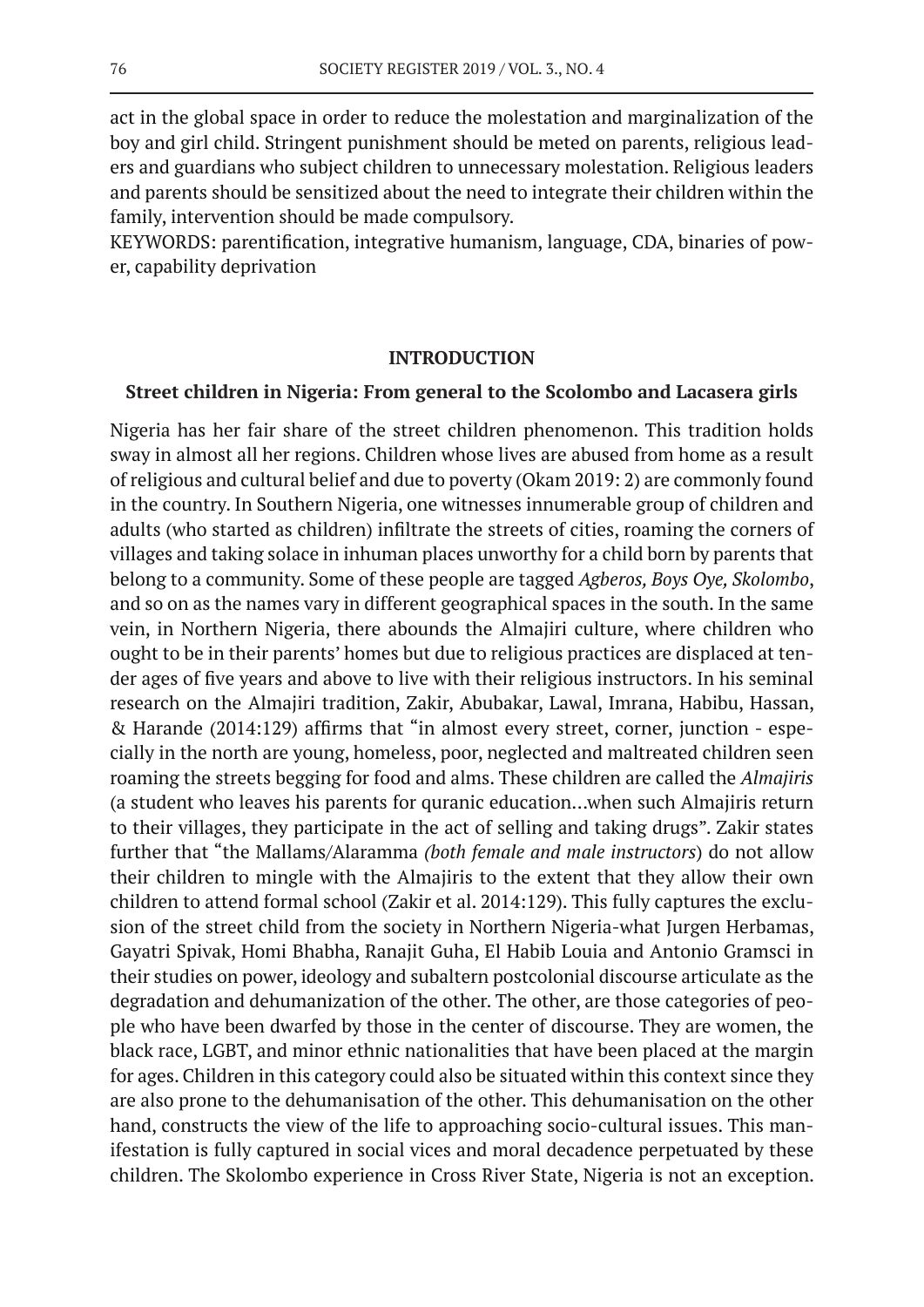In fact, PIND report (2017:1) makes us understand that:

The Cross River State capital has been faced with rising insecurity as a result of violence and criminality attributed to street children locally called "Skolombo Boys" and "Lacasera Girls." These homeless children beg for alms and scavenge for recyclable materials on the street and have become a problem to residents of the state. From roaming the street for survival in bands, some have formed into criminal gangs. They have been associated with incidents of robbery, kidnapping, rape, pick-pocketing, and drug abuse.

The adverse effect of the street child on the socio-economy therefore cannot be overemphasized. The absence of care distorts and obscures the future of the child who grows to become a menace to the society. This is what Amartya Sen (1999:14) terms "capability deprivation". The major challenges the Skolombo child faces are lack of money, inadequate parental care and ideological excesses that prepare them toward a future of inhumanity, hate and dispassion and above all to see nothing worth existing for when death could mean a better beginning for them.

This brings us to the concept of inclusion and exclusion, as drivers of the continued existence of the Skolombo. By inclusion we mean the bond of unity that exists between individuals and their social environment. This is created by a condition where people find a space in the society. In their study on the inclusion and exclusion dichotomy, Gidley. J. M, Hampson, G.P., Wheeler, L., & Bereded-Samuel, E. (2010:47) aver that

from the perspective of social justice ideologies, increasing social inclusion is about human rights, egalitarianism of opportunity, human dignity, and fairness for all. It may or may not be linked to economic interests, but its primary aim is to enable all human beings to participate fully in society with respect for their human dignity.

 This requires the creation of a good atmosphere with infrastructure and specific activities together that enables one to respond meaningfully to his felt needs and those of his immediate community and avoid the derivative of being a threat to the society. We examine the opposite of social inclusion as social exclusion. This stems from the fact that the terms are relatively categorical binaries that either suggests a person's vulnerability or capability. The quote below fully articulates a contradiction.

We live in the state and in society; we belong to a social circle which jostles against its members and is jostled by them; we feel the social pressure from all sides and we react against with all our might; we experience a restraint to our free activities and we struggle to remove it; we require the services of other [people] which we cannot do without; we pursue our own interests and struggle for the interests of other social groups, which are also our interests (Allman 2018:1).

### Allman went further to expound that

social exclusion describes acts of social stratification across human and animal societies, as a principle to reflect the ordering that occurs within societies to determine social position, and as a narrative to explain and at times justify why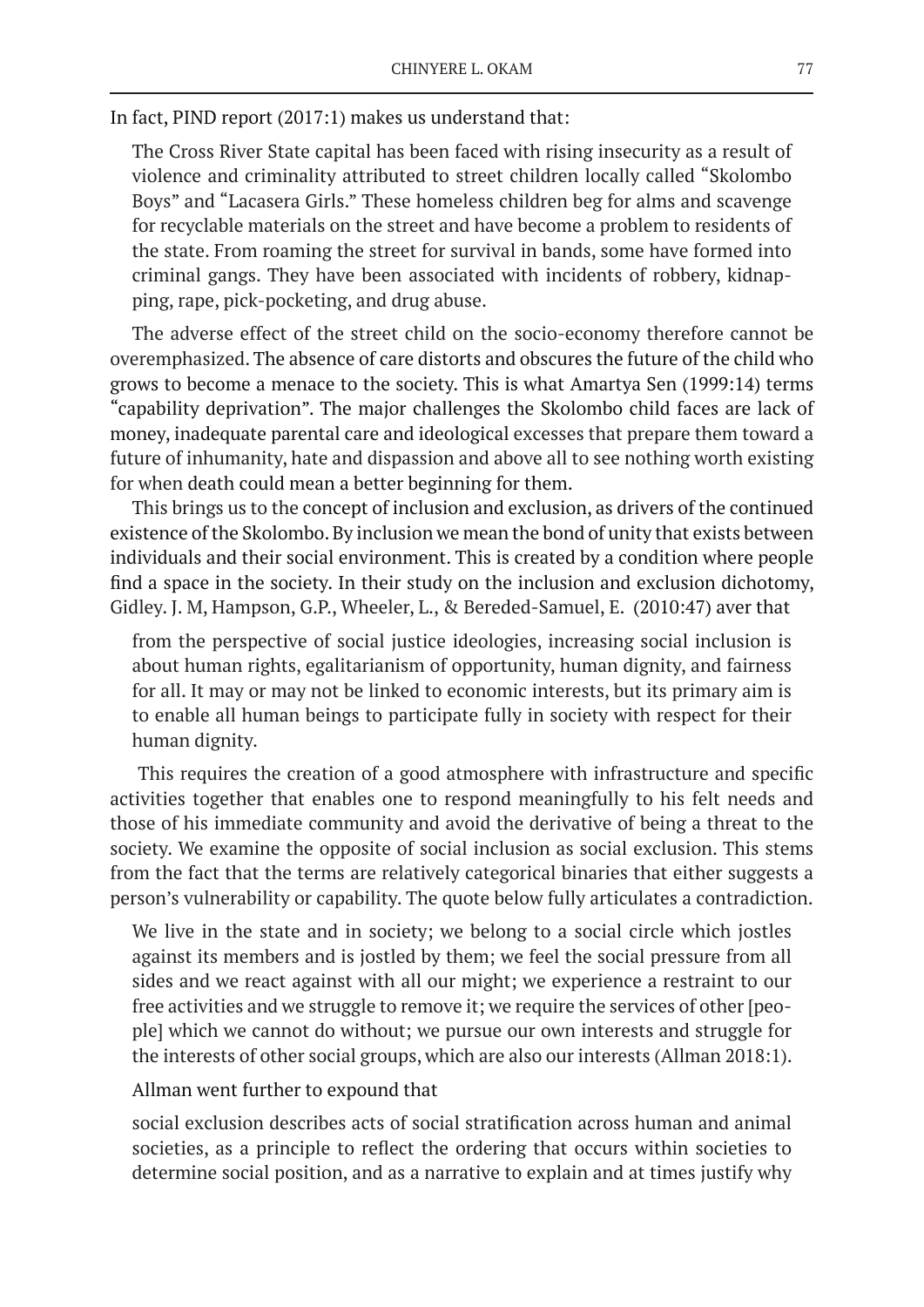one or more groups merit access to the core or the periphery, to the benefit or expense of others (Allman 2012: 7).

The "elements of exclusion like deprivation and inequality as phenomena that occur at the very margins of society, and by extension, are to ignore social structures that influence the included as well as the excluded" (Bowring quoted by Allman 2012: 9). It is against the background of inclusionism that we deduce the appropriateness of what social exclusion portends. Thus, our discussion of the term inclusion and exclusion investigates the society and how the deprived have found a way to be included in the systems that ostracizes them.

However, we must understand that precursory to the colonial experience, traditional African societies were characterized by proper establishment of families.

Family functions were patterned by pathways, governed by mores and reinforced by moral codes for proper child socialization and upbringing… community opinion and spirit governed the behavior of parents in terms of child rearing practices and so parents tended to conform to the standard so as to avoid the sanctions from the community (Geertz 1975: 144).

However, colonial and neocolonial processes coupled with capitalist and religious culture(s) displaced the ever favourable Nigerian cum African norms and ethos. Against this backdrop, the questions that emanate from these studies are, how have religion and the family affected the exclusionist and inclusionist culture characteristic of the street child in Nigeria-especially as it relates to the Skolombo practice in Cross rivers state? And what measures can be used to humanise and parentisise the Skolombo child in Cross River State? What measures can be used to involve every stakeholder in the resocialisation, and humanisation of the Skolombo? Furthermore, this study examines how these children understand their situation in the street and how they identify themselves in the homeless experience. It investigates how they can access social assistance.

The street child lives in slums and ghettos in the cities. Paradigms of the rigours of the life experienced by them - the Skolombo inclusive are well captured in popular culture-film, on television drama, theatrical performances, poetry, music among others. The street child malaise forms the crux of films such as *Totsi, Jonny Mad Dog, New Jerusalem,* among others. Their homelessness makes them take solace in having abodes in uncompleted buildings, markets, motor parks among other odd places. While walking on the streets is the norm for them, they also engage in some kind of economic activity including scavenging in dustbins, carrying loads for people in the marketplaces and all sorts of menial jobs. They also live on the street (of the street) and children from street families (abandoned) these ones live outside the normal family environment and maintain occasional ties with their families and fending for themselves outside the family homes (UNICEF 2007: 2).

According to PIND (2017: 3) report, "in recent times Calabar, the Cross River State capital has been faced with the problem of Skolombo. The skolombo (scolombo) is a name for street children in Calabar the capital city of Cross River State-Nigeria. But what led to the emergence of the Skolombo? A lot of issues led to their emergence. Ak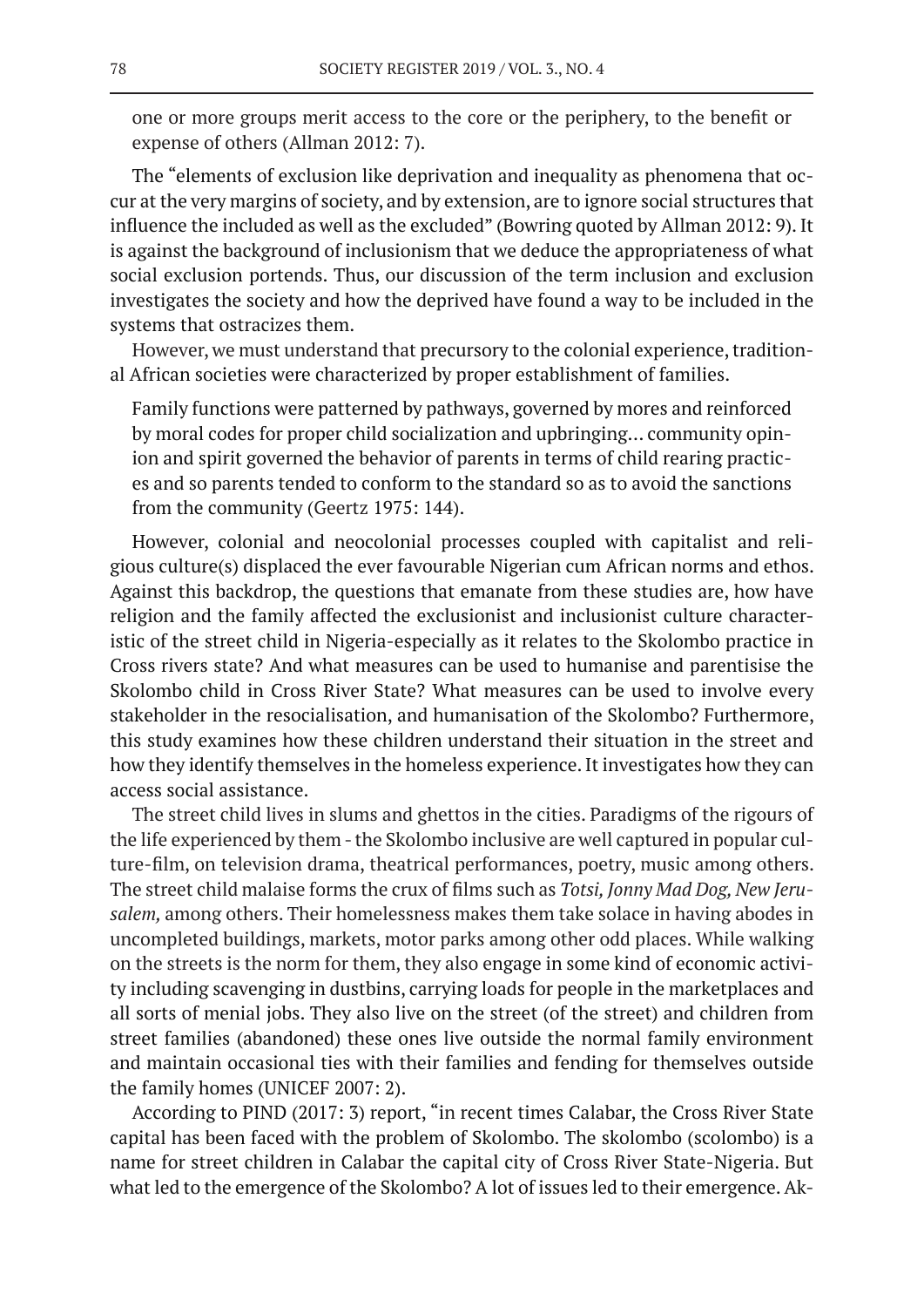pan (2015:1) affirms that "the major cause or origin of Scolombo could be traced to the family and the church". The accusations of witchcraft by mostly Pentecostal churches and traditional religion practitioners are some of the prime causes of Skolombo practice. Lack of parental care, high poverty rate, maltreatment and abandonment of children when a parent dies have also been major reasons for this Miasma. This makes these children to go to the street and mix up with miscreants who introduce them to the hard way of survival. They have also been linked with incidents of kidnapping, rape, cult clashes, and political violence among other vices. Some children are also of single parenthood. Paradigmatically, in cases where their mothers are unable to fend for them, such children tend towards taking to the street. In a conversation with a social worker, Mr John Ekpe, (Akpan 2015: 1) states that:

Some parents are running up and down looking for what to eat. Some leave children with housemaids. How they dress or grow up do not matter again to parents. In those days, parents check, but now we harbour anything in our home. These help to spoil our home. All of us are responsible for these problems, including the church. You go there, they will call a child a witch. There is no job and poverty has taken over. There is poverty in the midst of plenty, but there is money in the hands of a few. Some people even sell their children to make money. There is a total breakdown in the family system.

According to PIND Report (2017: 1), "in 2015, the Cross River State government inaugurated a special security task force code-named *Operation Skolombo* to address the menace of street children in the state capital. This initiative, however, has not been able to effectively address the problem as violence and criminality associated with street children is still prevalent, particularly in Calabar". With the failure of the government in curbing this menace, the question that emanates in the next section of the paper is, what measures can be used to humanize the Skolombo child in Cross River State?

# **METHODOLOGY OF RESEARCH AND THEORETICAL FRAMEWORK**

The study adopts an eclectic research method- a conglomeration of diverse methodologies of research (Kumar: 2013: 1). This includes such methodologies as observation, conversational and biographic tools. Furthermore, in order to analyze the emerging issues and answer the key questions arising from this research, the frame of parentification and humanism provides an understanding of the monstrous derivatives of the Skolombo as each concept places a strong emphasis on the causal elements of their condition. The research also proffers ways in which normalcy through platforms that enable liberal and conservative discourses using soft power and other conversational methodologies can be restored.

To create basis for the argument in this study, it is necessary to situate it within a methodological stance/s that could complement the foregoing. Thus, the adoption of eclectic approach is pertinent. Ozumba (2010:41) describes eclecticism as the "systematic joining of ideas or facts for the purposes of meaningful picturing of reality. It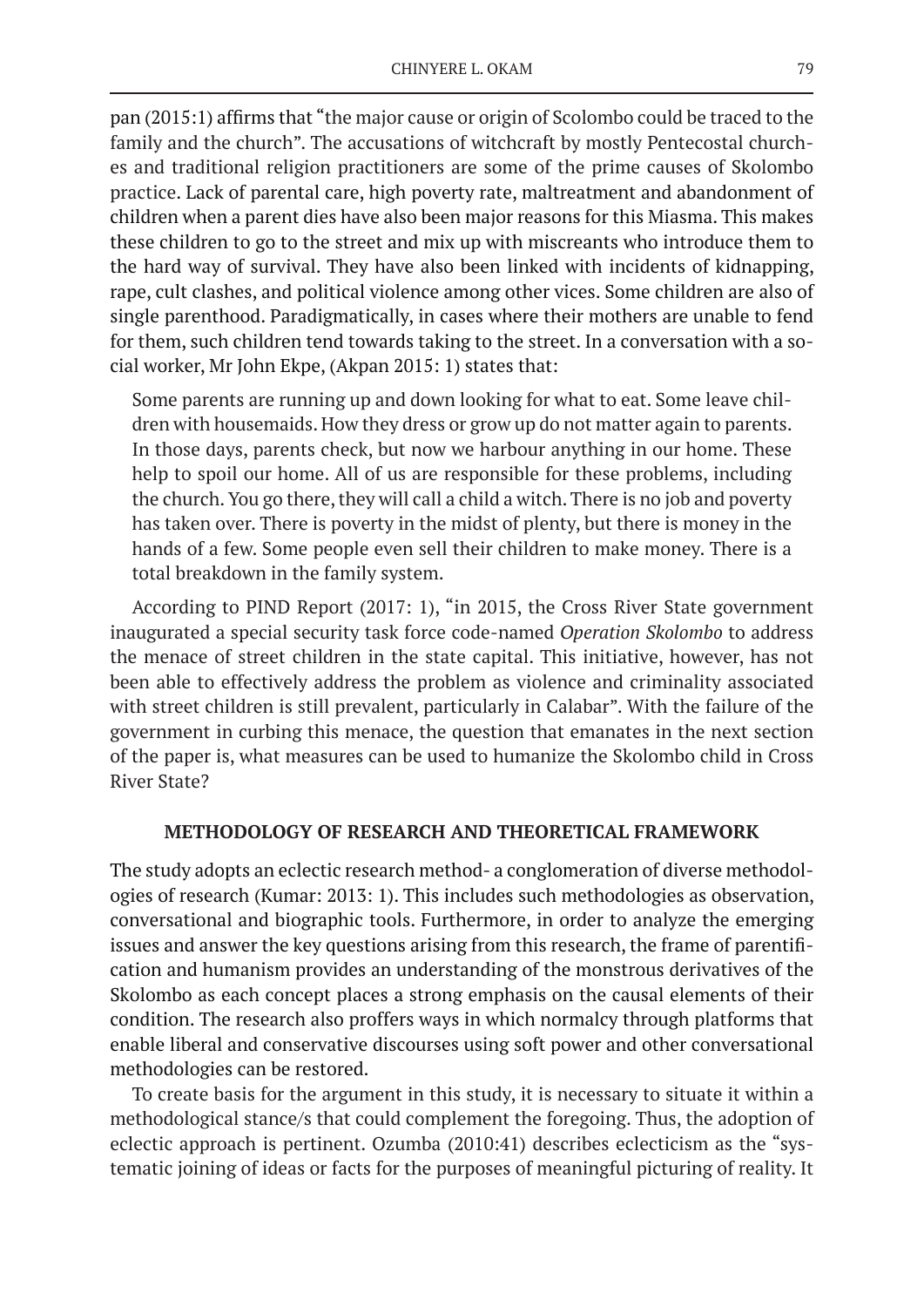involves *borrowing*, n*etworking*, *sifting* and *gluing* ideas or facts together. Eclecticism is derisive of other methods thus not foreclosing free participation and articulation. The import of this method is because of the complexities of the population of study regarding their orientation and context of study. If a strict formal research method is applied, getting the Skolombo to participate will end in energy dissipation. Thus, the justification of combining these tools. The methodological plurality we will be looking at are: Observation, Biographical and Conversational methodologies. On this premise, it is pertinent to examine the views of scholars on the observation orientated form of research. Participant observation serves as an instrument for this research. This enables the researcher to generate themes systematically by being involved in the context of the research as well as observing the behaviors of the population of study.

At the level of biographical methodology, it is the basic way to get to know the social reality through the study "of the personal relationships through which the individual expresses his experiences and communicates ways of understanding the social reality (Gorzko 2004:1). The subject of research in the biographical approach is life of a particular person presented by him or her in a narrative form (Bednarz–Łukaszewska 2012 quoted by Babara Chojnacka 2008). This helps the subject in learning the reality in which he functions and which he co-creates (Trzebiński 2002 quated Babara Chojnacka 2018). By telling about events from his life, the individual can reflect upon his experiences and interpret them. The biographical narrative interview helps the researcher with gathering information about the individual perception of the world, the closest surroundings, and experiences by the participant of the research. The subject presents his past – the course of his life from his own point of view.

Furthermore, the study also involves conversation with the street children. "Conversation suggests a connection that is sustained" (Feldman 1999:1). Amongst the characteristics of conversation is an 'exchange of views… that consists of connected remarks. Another characteristic of conversation is cooperation and a will to participate. Buchmann (2002:4) notes that "people do not insist that partners follow, it is enough that they enter into conversation". The validity of conversation in research cannot be overemphasized. Personnel engaged in with interview in the study are in the Skolombo of Lemna Camp Calabar. They are this researcher, three members of the Non-Governmental Organization offering the Skolombo help through preaching of the word of God, feeding, and general welfare within their capability. In addition, a student of the university where the researcher works also comes to the fore in the conversation process.

The study is anchored upon Theo Van Leeuwen's perspective on Critical Discourse Analysis. CDA "primarily studies the way social-power abuse and inequality are enacted, reproduced, legitimated, and resisted by text and talk in the social and political context" (Van Dijk 2015:466). Critical Discourse Analysis abbreviated CDA, "provides the reader with valuable and pertinent results" (Allagbe and Amoussu 2018:11). Fairclough and Woodak (1997:259) in *Critical Discourse Analysis* summarize Van Leeuwen's main tenets of CDA viz:

1 CDA addresses social problems

2 Power relations are discursive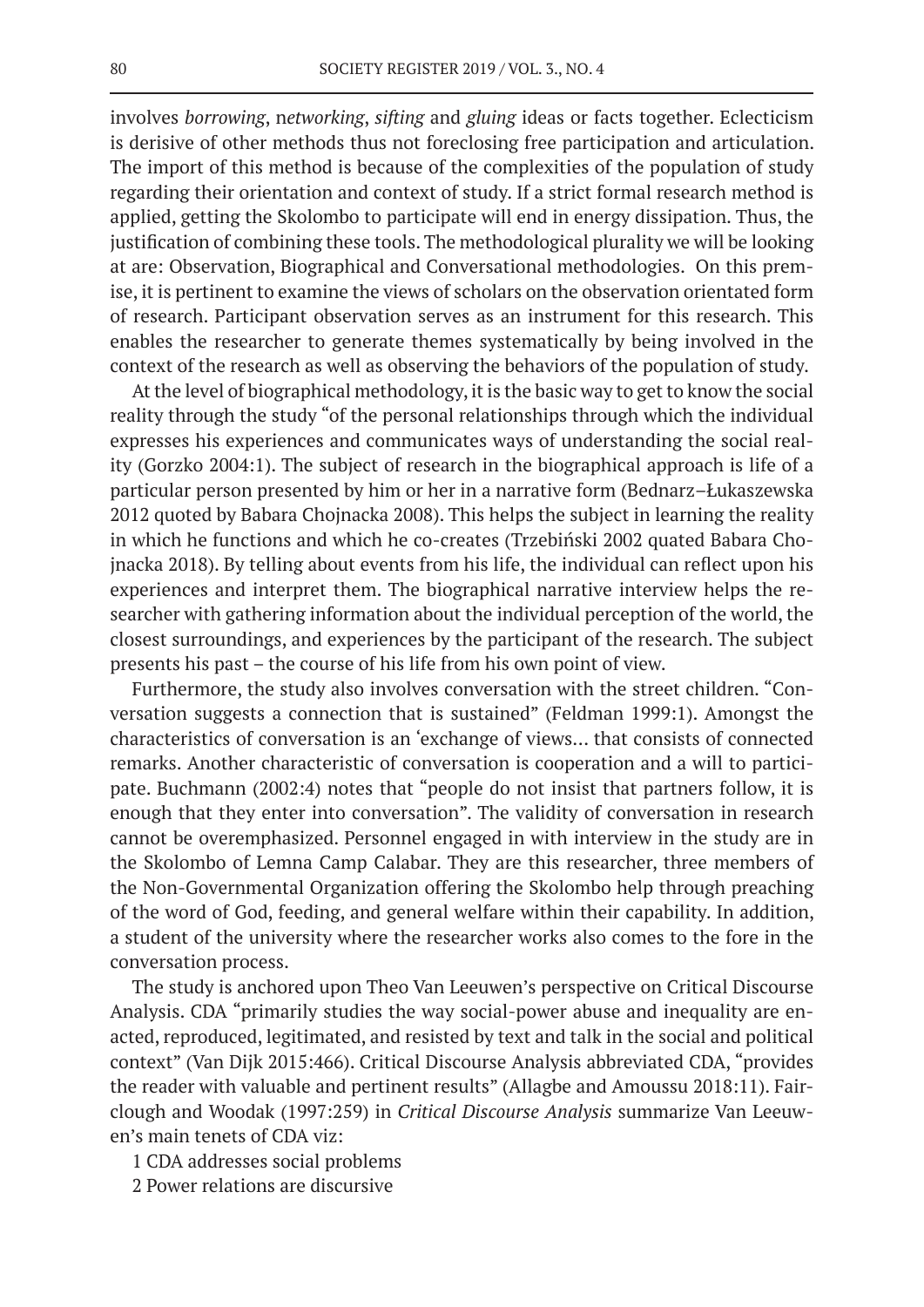- 3 Discourse constitutes society and culture
- 4 Discourse does ideological work
- 5 Discourse is historical
- 6 The link between text and society is mediated
- 7 Discourse analysis is interpretative and explanatory
- 8 Discourse is a form of social action

The eight tenets provided by Fairclough and Woodak are used to interrogate the place of power and dominance in the examination of the Skolombo street child in Cross River State. Furthermore, integrative humanism serves as the theoretical base for our emotional and mental discourse.

# **REFLECTIONS ON POSITIONING: CAPABILITY DEPRIVATION, LOST HUMAN-ISM AND PARENTIFICATION**

Parentification is a salient attribute of the street child phenomenon. The term parentification refers to "the process through which children are assigned the role of an adult, taking on both emotional and functional responsibilities that typically are performed by the parent. The parent, in turn, takes the dependent position of the child in the parent-child relationship" (Engelhardt 2012: 45). In this context, there is a distortion of positions where the child is not only independent, he also plays the role of the parent whose biological parents become dependent on them. Parentification is most times disadvantageous. This stems from the fact that it becomes a burden on the child who does not enjoy the benefits of dependency. Due to the dislocation of positions, the child is made to believe that he/she must fend for himself and also for the parents and those around him. He becomes conscious of the obligation(s) the society has placed upon him. Globally, and especially in third world countries, parents who encounter financial difficulty sometimes turn to their children for financial assistance. Mehta (2019: 11) argues that parentification is a "form of child labour". This transcends the physical manhandling of the child. It also encompasses the psychological. Emotional and even spiritual distortion of the humanity of the child.

In Nigeria, some parents promote the street hawking tradition. While they sit in the confine of their homes, they compel the children to take a particular commodity into the street for sale. Paradigmatically, some of the interviewed Skolombo and Lacasera children make us understand that they prostitute, steal and indulge in other vices in order to fend for the aged parents and grandparents. Most parentified children amongst the Skolombo and Lacasera girls are deprived of their capability in the formal sector. They are not given the opportunity to explore the formal education which in turn inhibits and deprive them from bringing their capability to the fore. The parentified child is a child who is dispossessed of humanity. This dehumanisation in turn caused isolation and depression. Isolation and depression set in when the child at such a tender age is unable to cope with the rigours of life created by the society. Parentification therefore could be "instrumental (physical) or emotional" (Mehta 2019:13). While the former involves the child being assigned tangible tasks, in the latter, the child becomes the parent's confidant or intermediary.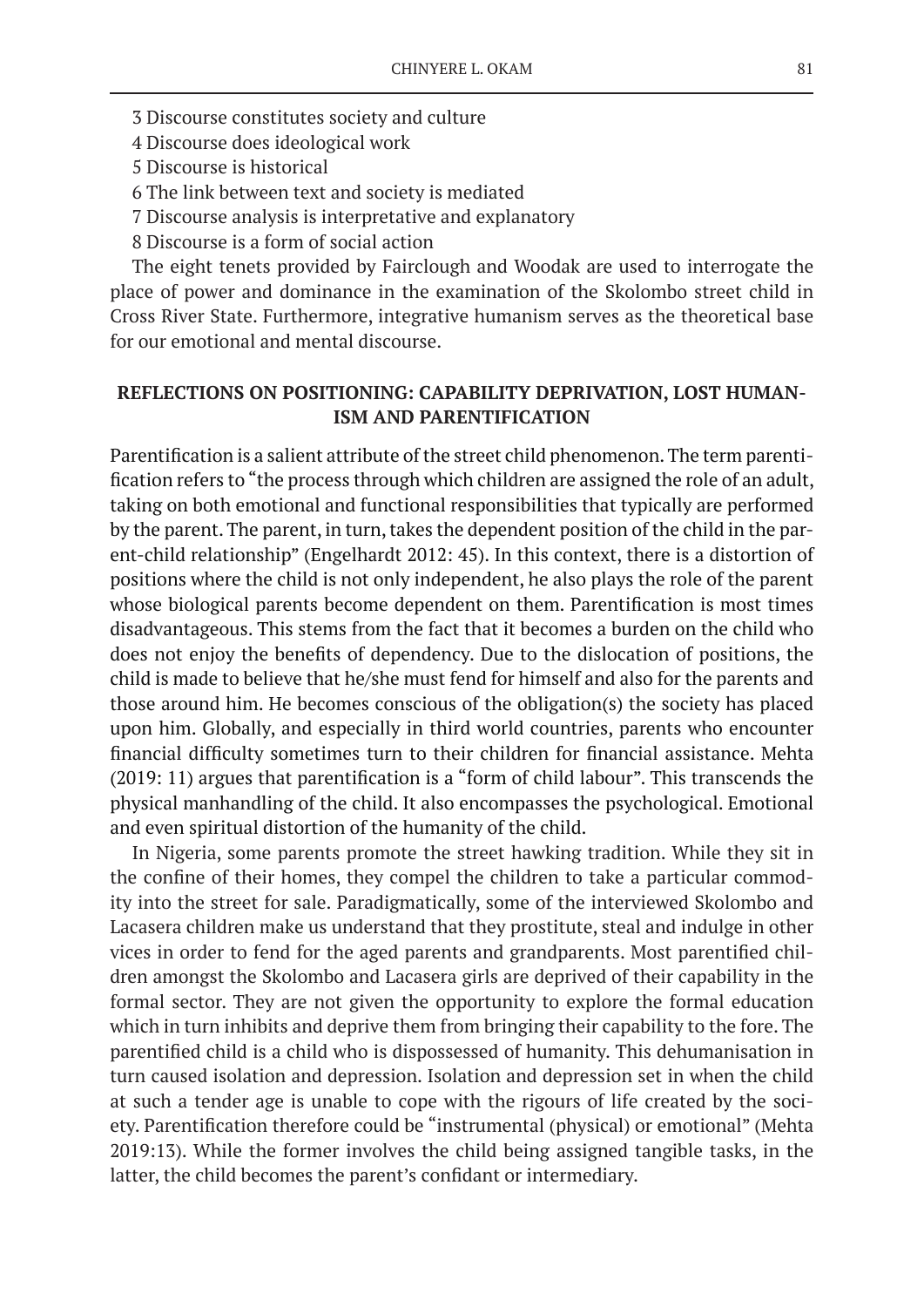This notwithstanding, any attempt to reintegrate the child back into the fold of humanism would otherwise amount to applying what Ozumba calls "Njikoka" - Integrative humanism - a rational construct that attempts to vouchsafe man's ultimate happiness through proper and authentic earthly existence (Ozumba & Chimakonam 2014:7). It is about being an "agent of penetrating and pervading harmony in the community of humans whether at the family, village, state, tribe, national international or institutional levels" (Ozumba and Chimakonam 2014: 8). The fundamental of this is teamwork "Ijikota aka onu" or "Ofu Obi" (Ozumba and Chimakonam 2014: 8). This is why Theatre for development method is advocated in this work as a veritable platform to actualize the rehumanisation.

#### **REHUMANIZING THE STREET CHILD: THE CASE OF THE SKOLOMBO**

The United Nations' Child's right act has always advocated for the protection of the child. It has always reiterated that "domestic courts can be a powerful catalyst for enforcing claims of rights holders and promoting accountability on the part of duty bearers. Efforts should be made to promote public interest litigation on behalf of women and children" (Goonesekere and Alwis 2005:47). Appropriate measures must be taken for children such as the Skolombo to be integrated into the society. This is an integrative humanist model where the society must absorb these street children by first teaching them the moral and accepted socio-cultural norms of the society. Then integrating them back into their families as well as creating a capability ground for their survival since one of the reasons of their continued existence is the recourse to economic opportunities.

Humanism believes in an ethics or morality that grounds all human values in this-earthly experiences and relationships and that holds as its highest goal the this-worldly happiness, freedom, and progress—economic, cultural, and ethical—of all humankind, irrespective of nation, race, or religion…in a far-reaching social program that stands for the establishment throughout the world of democracy, peace, and a high standard of living on the foundations of a flourishing economic order, both national and international… with full freedom of expression and civil liberties, throughout all areas of economic, political, and cultural life (Lamont Corliss 1997: 14-15). Ozumba (1997:58) also presupposes that integrative humanism is key to the rational construction which attempts to vouch for man's ultimate happiness through proper and authentic earthly existence.

### **Conversation with Skolombo: 14 samples**

It is very pertinent to clarify that 30 conversations where held with the skolombo with the help of the members of the Non Governmental Organization taking care of them and a Master's Degree student of the Department of Theatre, Film and Carnival Studies, University of Calabar-Nigeria. Out of the 30 samples 14 were taken as they reflect the concerns of the others not stated here.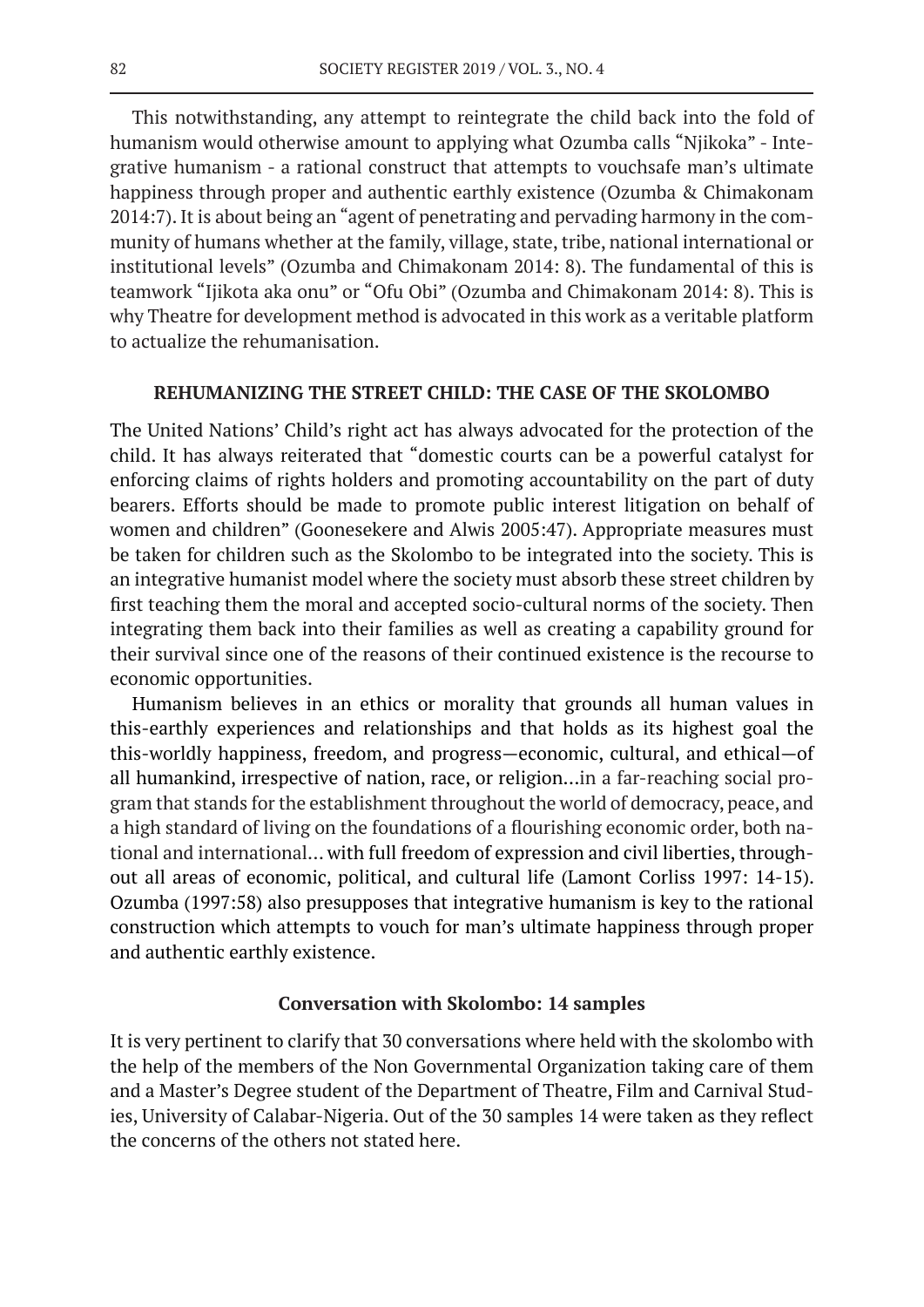**Sample 1.** My name is Effiong Edet Effiom. (Male) I am from Ikot Ansa in Calabar municipal. My Aunt told me I was born in the year 2000. I used to stay with my parents. My father is late. My mother abandoned me and travelled to Lagos as I was told. My father has a house he left behind. My uncles said they were going to be paying my fees from the rent of the rooms, but my uncles did not pay. They took my father's properties. That is why my mother's brother took me to Odukpani. My father's friend took care of me, then my maternal uncle later took me to Odukpani. But my uncle's wife didn't take care of me much. She was always accusing me of stealing even when I didn't commit the offense. She was always keeping me hungry. Then a friend of mine named Shola, told me about this camp. Then I was attending Comprehensive Secondary School, Odukpani. I was in Junior Secondary Class 1. Here in Lemna Camp, we only feed by selling scrapes. We scavenge for plastics, aluminum, bottles, irons, rods, etc. We pack them and heap them until the heap reaches the level of selling. For the metals, it's sold #30 per kilo. For the disposable empty water bottle containers, it goes for #15 per kilo. We sell it each week; sometimes we could make up to 5 or 10 thousand naira in a month. But before then, we borrow #2000 from Obongowan- our master to feed, then, refund after selling. We have four masters here. My own master's name is Island. Each of us belong to them respectively. Also, I give part of my money to a food vendor, so that I can be getting food to eat, and when I don't have money, she will be giving me food on credit.

On Saturdays, these people (pointing to the NGO team) come to feed us and discuss with us to know how we are doing. Some of us give them our money to keep for us. Also, some people come here to give us clothes and shoes. The greatest challenge we have is hunger, because we stay hungry too much, especially when there is nothing to pick. Mosquitoes bite us so much. Our houses at times drip water when the rain falls. Then bigger ones intimidate us too. We don't really have time to sleep because those refuse trucks come mostly in the night, and we have to be awake to struggle for the scraps, if not no food for us and no money too. People also abuse us when we go out to pick scraps too. At times, I fall ill. I would like to go back to school to be able to have a certificate. I don't like this place (He ended the conversation when a friend of his distracted him with a drink).

**Sample 2.** Esther Edet Udo (female), Ikot Ekpene LGA, Akwa Ibom State. I am ten years old. I stay with my mother; my father is late. He died in Ikot Ekpene, so mummy relocated to Calabar. It's been up to three months since I came here. My siblings are here with me. We used to live at Ikot Enebong, around 8th mile. We had a house there. When my daddy died, my uncles had a dispute with my mummy over our house. It was a big quarrel which resulted in the arrest and imprisonment of my mum. It was not easy for us. So, when mummy returned, she could not afford to rent a house, so we came here to live. My mum is inside the camp working as I am talking to you. I used to go to school. I was in primary four.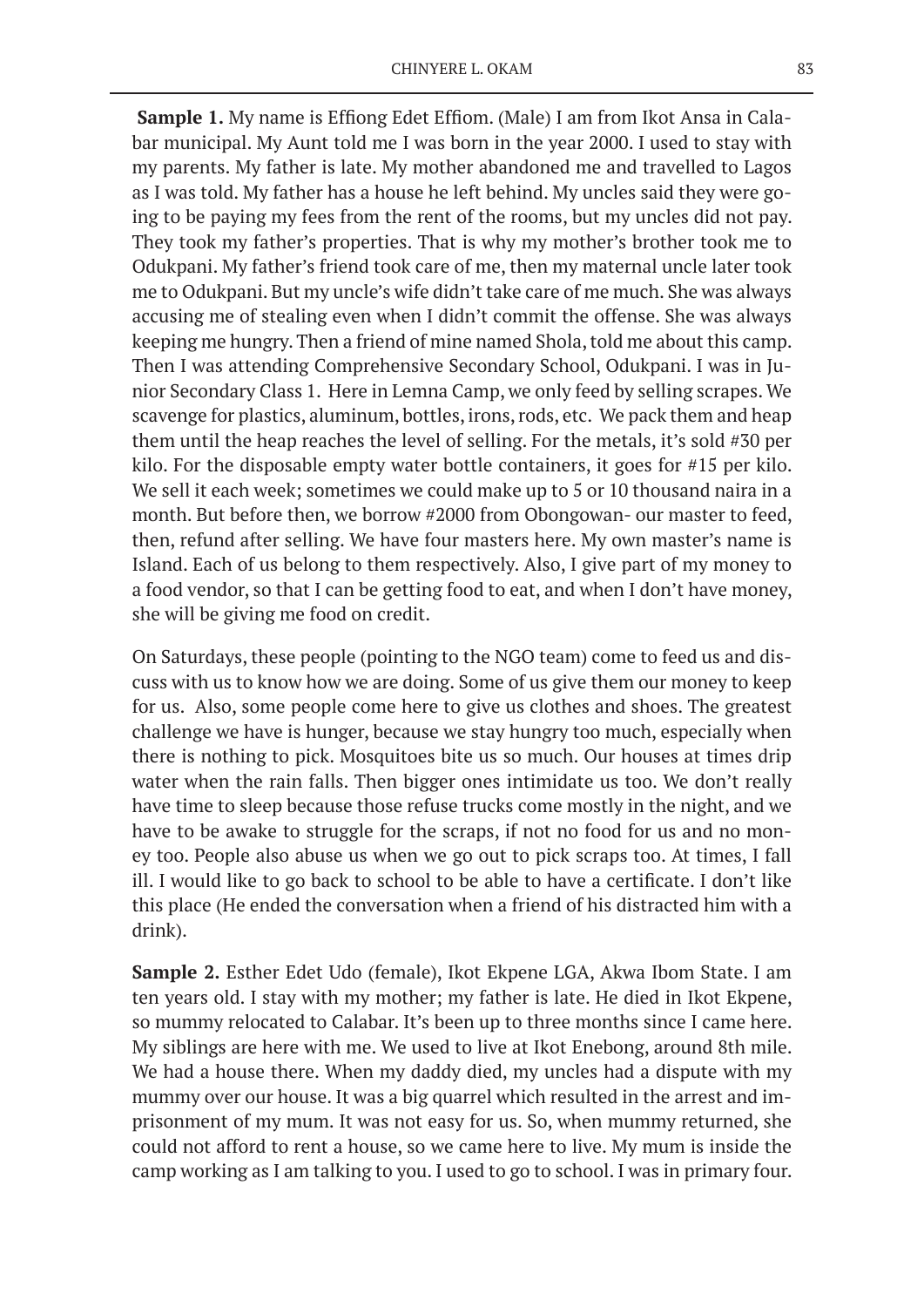The name of my school was Nassarawa Primary School, Calabar. We select refuse objects and sell to feed. We gather them until it gets to a certain level, then we sell them. At times we sell up to a thousand naira, at times up to three thousand. After selling, we give our money to Obongowan – our leader here to keep for us. My challenge is that I will have to make money to feed my siblings too. This place is too cold, and we do not have enough clothes. Sometimes we stay hungry and we will have to go and beg for money or pick foods from refuse bins in town to feed myself and my younger ones. Mosquitoes bite us so much. I want to go back to school so that I can read and write. If you can, please help me.

**Sample 3:** My name is Iniobong Akpan John (male). I am from Ibiono local government area, Akwa Ibom State. It's like I'm up to 12 or 15 years (From his look, he is above 18). My father is late, and my mother left us while we were still young. We reside here in Calabar. Our house is quite close. Most times I go home when I finish selling my goods. We are nine in number, and I am the first son. I try to support my siblings that are in school financially and provide food too. I came to this camp in December 2017. We feed by selling objects - plastic disposable water containers, aluminum, irons, rods, etc. I keep them for up to a month before selling them at the price of #12, 000. Within the month, while I wait, I pick disposable bottle water containers to sell as to be able to feed. The measurement for the disposable water plastics is, when we collect it, we fill it in a mosquito net, and that goes for #1,200 for 20kilos. It's not easy to gather up to that amount to sell. I don't have much challenges because I go home often. Others don't intimidate me because I am also big. Nobody steals here, because we have not heard that anybody's wares have been stolen before. Obongowan does not want anybody to fight because we are like a family here. My major challenge is waiting to sell off my wares because that is when I get money. I had to struggle to get this boot I am wearing when an NGO came to assist us with few, it wasn't easy at all (smiles mischievously). I would like to go to school up to university level. I am coming (He ran away with a shout out to his friend).

**Sample 4.** My name is Eunice Christopher Edet (aka Mma Ette). I am from Idep Offiong Umoh, Akpabuyo LGA of Cross-river State. I am 14 years old. My father is still alive. He stays at Uwanse Street, Calabar. Nobody pursued me from home; I came to see my brother and since then I have not decided not to go back home. My parents are alive. My mother comes here at times to check on us. Me too, I visit them once in a while. How we feed is that "Obongowan", my master gives me wares to go and sell. Only few clothes that I have. I don't like here, I would like to go back to school (interference in a friendly manner from one of the NGO members), *You don't like here and you are still here because of your BF. Mmmh HIV is real oo.* (Eunice runs away) *You can see how she is flaunting her well-manicured nails. In the night she and others go to sleep with those lorry drivers over there. And when the return, their boyfriends here take some of the money from them and still sleep with them unhindered.*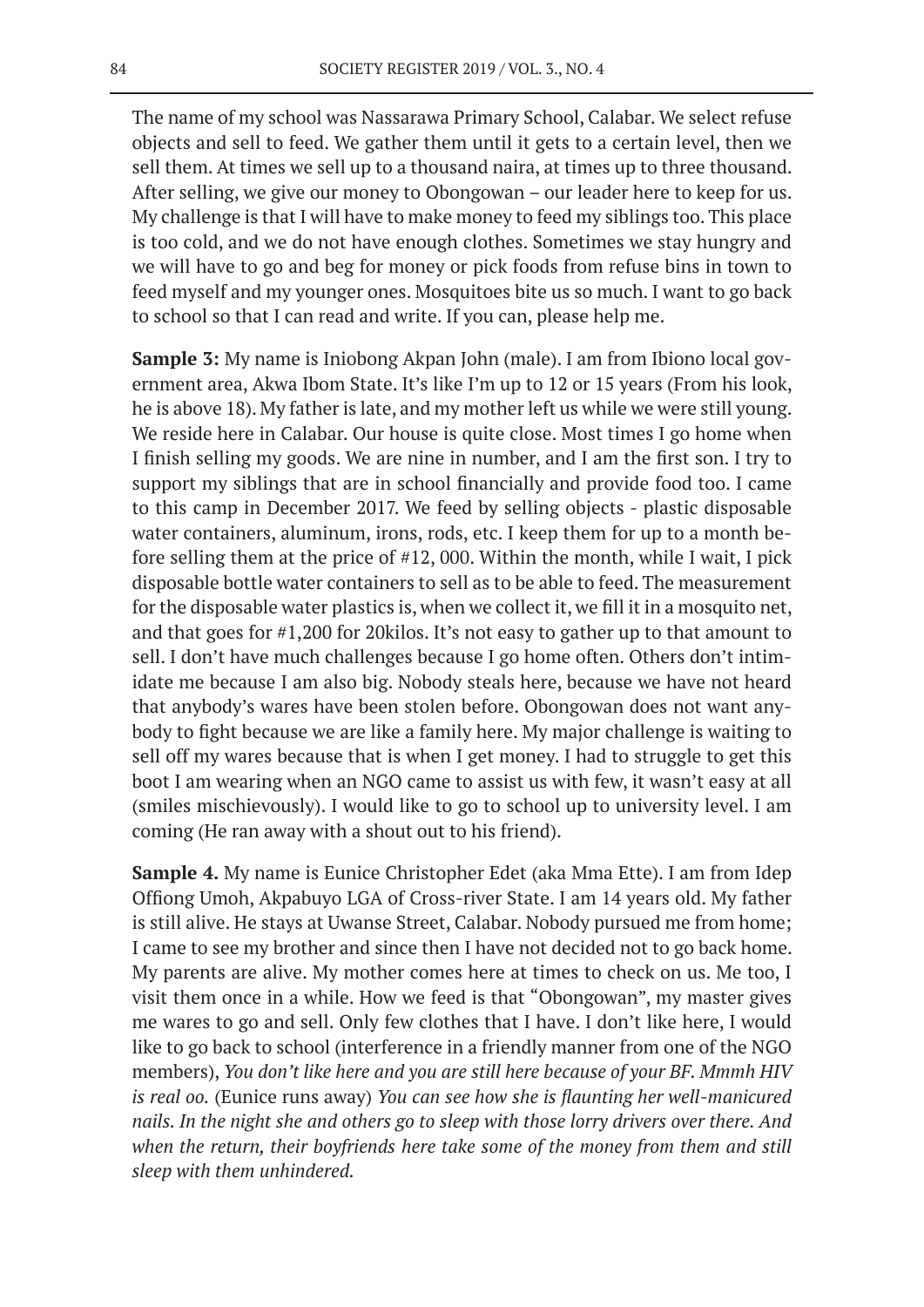**Sample 5**. My name is Ezekiel Anietie Okon (male). I am from Ikono LGA, Akwa Ibom State. I don't know my age. I have been here in this place since 2010. My mother left me in Ikot Ekpene; my father abandoned me in the hands of my (paternal) grandmother. Then my brother died and I'm the only one left. So one day I accompanied a friend to Calabar. It was my first time. I lived on the street before I came here. Since then, I don't even know where my father is. Every morning, we wake up very early to wait for the refuse trucks. We scavenge for scraps we sell to make money. We also look for clothes, shoes, even foods that are not completely spoilt - we eat them. People used to come and give us food always, but not anymore except this people (NGO) who come when they can. It hasn't been easy. As you can see, we are many here. If you go up there (in the camp), you will see we are more than 100 or 200 people. We are all attached to different Masters who look after us. At times, I fall ill, and when we fall ill, we buy medicine from the pharmacy, but like now I'm having cough and catarrh. I'm waiting to sell my wares so I can go and buy medicines. And there is too much mosquitoes and cold, but we are used to this harsh situation now *(If I buy medication for you will you take? I won't give you money because… don't you smoke?).* I will (He smiled) we (gesticulating smoking) just do a little. (Pointing at the boys that were smoking by the plantain trees). Sometimes we need to do hard things to allow us to do the hard jobs in the camp. I would like to learn a trade. Something like bag making or blending of soup condiments. I'd like to learn any handwork (craft).

**Sample 6**. My name is Favour Asuquo Edet (female). I am from Idundu village in Akpabuyo LGA, Cross River State. I am 14 years I am an orphan. I grew up with my grandmother. So, while staying there, my big aunty whose children were not living with her (because I didn't meet any) took me to her house to stay with her. I used to attend Bishop King Inyang Primary School, close to Edgerly Street, Calabar South. So, I continued schooling at my Aunt's place. I was not always given food, and I was always driven for fees. So, I started going out and returning late. My aunt got angry and accused me of associating with witches and stopped me from eating her food. I was starving and started taking her money to feed. Then she pursued me from home completely. In this place that I am Obongowan gives us wares to hawk and make returns. We feed from it. My only problem is that I don't have clothes and I don't feed well. I need money. I'd like to go back to school. There is a place at Queen Duke Street I could stay with my friend there and be attending school. That my friend, I once stayed with them after my aunty pursued me from home. While staying there, I used to hawk boiled groundnuts. I once accompanied that my friend to Anambra to (silence) …when we returned, I decided to come here and stay because I was not getting money. But, now its school that I want (She was given a pat on the back by their NGO friends, in relation to the unsaid. But I needed to know in clear terms what that description is, so from her explanation, I got that prostitution couldn't favor them in Anambra).

**Sample 7.** My name is Esther Effong Edet, I am fourteen years old, from Oduk-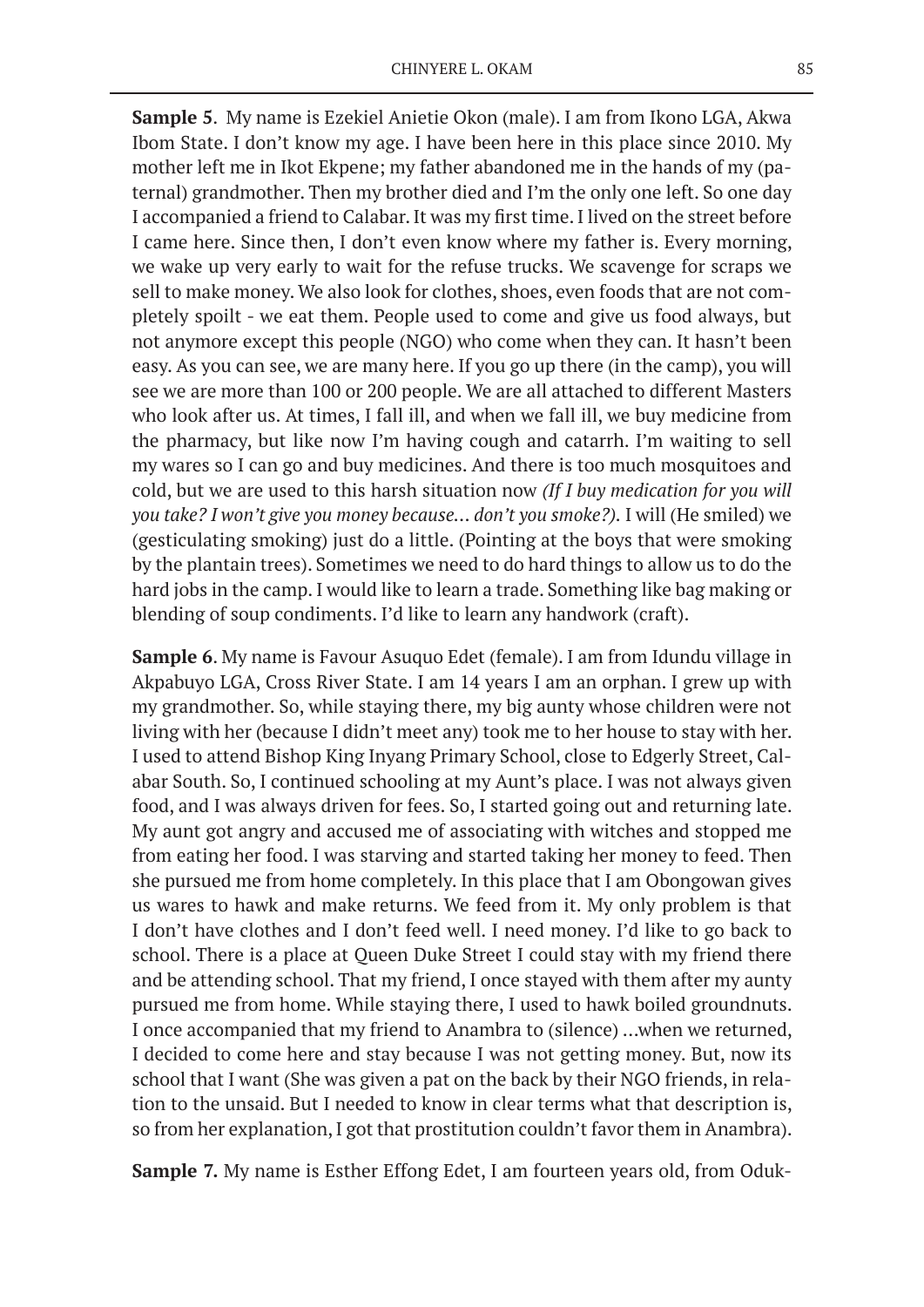pani Local Government area of Cross River State. My parents are dead. I was staying with my uncle who accuses me always of killing my parents. This accusation is like a threat because he usually tells me to sleep with him before he pays my school fees. I refused his sexual advances and left the hose when I discovered the Lemna Dump site. I joined other children to pick scrapes from the refuse bins. I don't like this job, but I rather stay on it than going back to my uncle.

**Sample 8**. I won't tell you my name. My parents are in Ikang. I just need help. I don't want to stay in the dump anymore (She *has been raped many times by bigger boys outside the camp. Even the lorry drivers sometimes sleep with her without giving her money. She is facing a lot of subjugation from the boys here because she doesn't have a permanent big boy friend here*).

**Sample 9.** My name is Gift Michael Okon. I am from Ibekue in Uyo axis of Akwa-Ibom State. I came from a family of three girls and two boys. Our parents are dead. I was living with a man and one day in 2017 my brother came and beat him up because he has not paid my bride price. Out of anger, the man left me, and my child and I was pregnant with the second child. So, I came to the Waste management site through the help of a friend called Promise. My first child is 9 years old. His name is Moses ThankGod Ibiang, the second is David ThankGod Ibiang. He is five months old People usually come here to give us aids. They call us skolombo and that name is derogatory because of what the society ascribe to it. *(Looking fiercely into my eyes*) I am a hustling woman. The way you teach to earn a living is the way I pick scrapes to earn a living. People who eat Nigeria money are not skolombo but a group of people who come together under one interest to do legal business is skolombo. By the way who gives the boys gun for thuggery. Just leave me alone. I am tired of all this stereotyping and insult. (I embrace her, wiped her tears with my towel and she relaxes. After a while the conversation continues). I am saving my money now to train my children. I can't watch them suffer here.

**Sample 10**: My name is David Eyo Okon. I am from Ikot Nakanda in Akpabuyo Akpabuyo local Government Area of Cross River. I am 15 years old. My mother returned one day and told me that she was told by the Church (author withheld name) said that I am a witch. I joined some people I know to do this job of picking scrapes. I make #500 daily with a woman that collects daily contribution from us. When I get that money, I will run to my paternal grandmother's house.

**Sample 11:** Peace Bassey Okon. 17 years old. I don't know my father. When my mother died, my grandmother always maltreats me after taking alcohol. She did not put me in school. I saw one of my friends called Favor and she brought me here. I was deceived that some people will help us go to school, but that was not the case. I sleep with Tipper drivers and other men and they pay me N1000 every night. When they don't want to pay, they beat me up. I use condom to protect myself, but when I miss my period, I take drugs. I was once raped by three of our boys at Watt Market Complex Centre. They took turns without condom. If I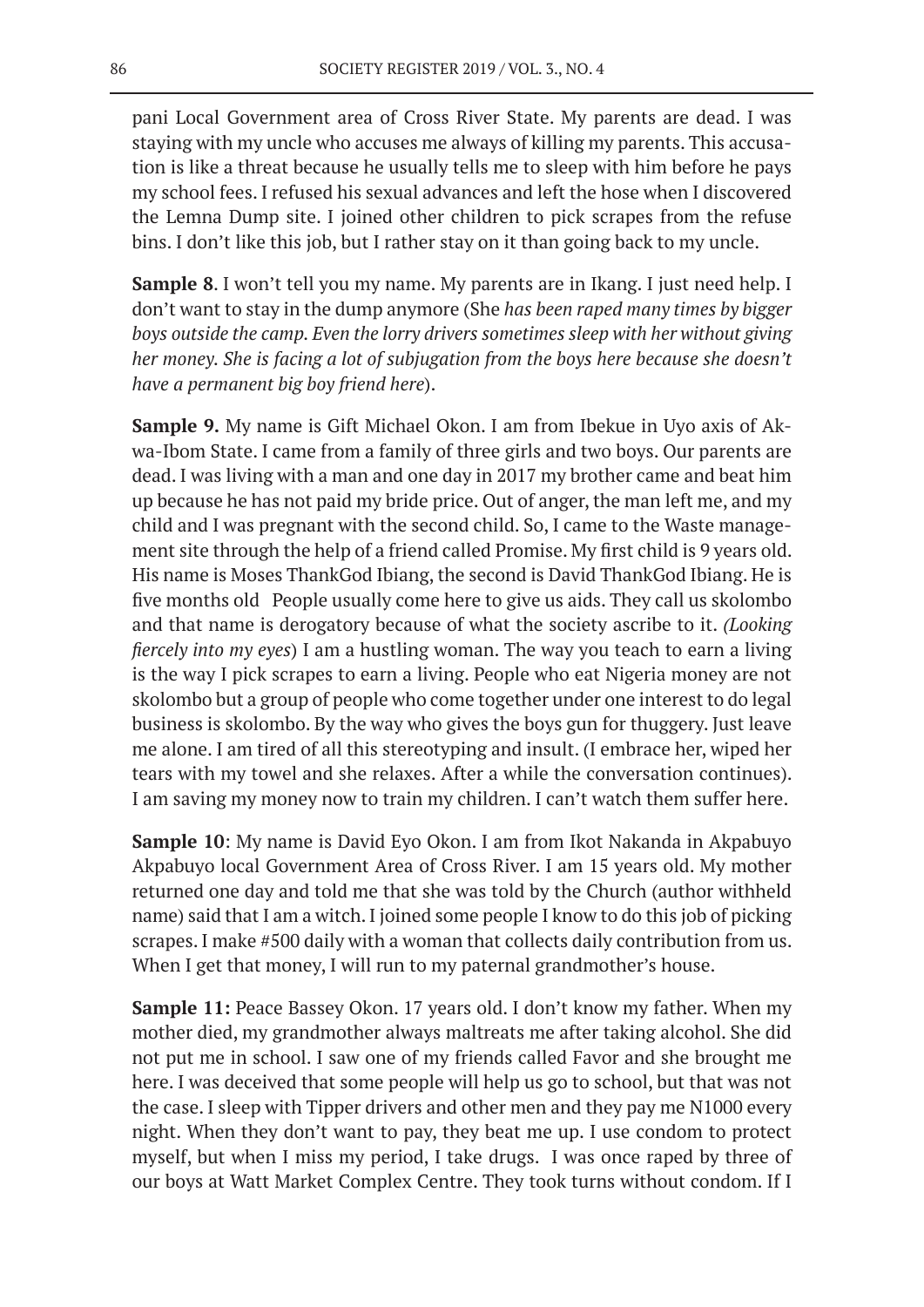shout, they beat me, after raping me, they left with my money. Even these ones here sleep with us any time they are in need, they beg us, and they don't beat us. I have spent five Christmas here. I have tested for HIV and I am not positive. I am afraid and will like to leave here.

**Sample 12**: My name is Emmanuella Bassey Ason (she withheld where she came from). I am 14 years old. I used to pick scrapes and I stopped. I am not doing anything. (Interference by one of them… "Say what you do"). Leave him, the bigger boys have sex with us forcefully. If you refuse, they choke you. Three of them can sleep with you in a day if you refuse to give them (interference from a regular caregiver… "Ma they sleep with each other. But it shocked them when Alice died of HIV/Aids. But they still do it"). Ma please take my phone and call me anytime you want to take me out of here. (I took the number and dialed to confirm). (Her tears and expression made me to call her afterwards to ask how she didn't stay long with me, but discovered that she was assaulted by a boy that day who forced her into sex when she is feeling sick and hungry, I am still in contact with her).

**Sample 13**. My name is Emmanuel Samuel David. I am from somewhere in Oron, Udesiegieti in Mbo LGA I am eighteen years old. I collect Scrapes, I do laundry for people too. I live in Afokang by Okon Inyang I make an average of #1000 daily. Sometimes I don't get a kobo (Nigerian coin) I live in katakpo. I had a girlfriend before but now no. I want to be alone (Interference) (Why will he have a girlfriend when he can sleep with anyone, he likes… eeh!). My dad is a timber dealer with two wives and 12 children. And my mum a petty trader. She has six of us. I stopped school at SSI. The Oga here buys our goods (Scrapes) some of these girls you see leave us here and go to tanker drivers to prostitute. (Grins mischievously) Anyway I use condom on them. (Walks out like a giant oppressor).

**Sample 14:** My name is Happiness Victor Edet, I am from Ikpe in Ibiono LGA of Akwa-Ibom State. I am 18 years old (Interference. You? Eighteen?) (… no! they are lying because they know you are no more a child when you are above 18. You will find out, says the lady with the NGO), I am pregnant for somebody, but we are not married. His name is Idongesit, he is also from Akaw-Ibom. I don't know if we will marry, I can leave the child for him after birth but on the condition that he settles my elder brother because my parents are dead. I don't like the character he is showing me now, so I can't marry him. I am seven months pregnant, when I struggle, he will eat from it, have sex with me any time he feels to. As I am, I have 4 children, two boys for him and two girls for my late husband. He said he is not the owner of the children so he cannot feed them. My parents are dead, my partner is living in my mum's house. I come here with these children, most times we sleep here, and when it's convenient for us we go home. I don't want to farm. I like picking scrapes with my children, and I make twenty to fifty thousand naira per month. I save greater part of the money so that I will send my children to school. (She protects here children, but the girl wants freedom and the boys are all willing to be the first to give her independence). (Have they given her? I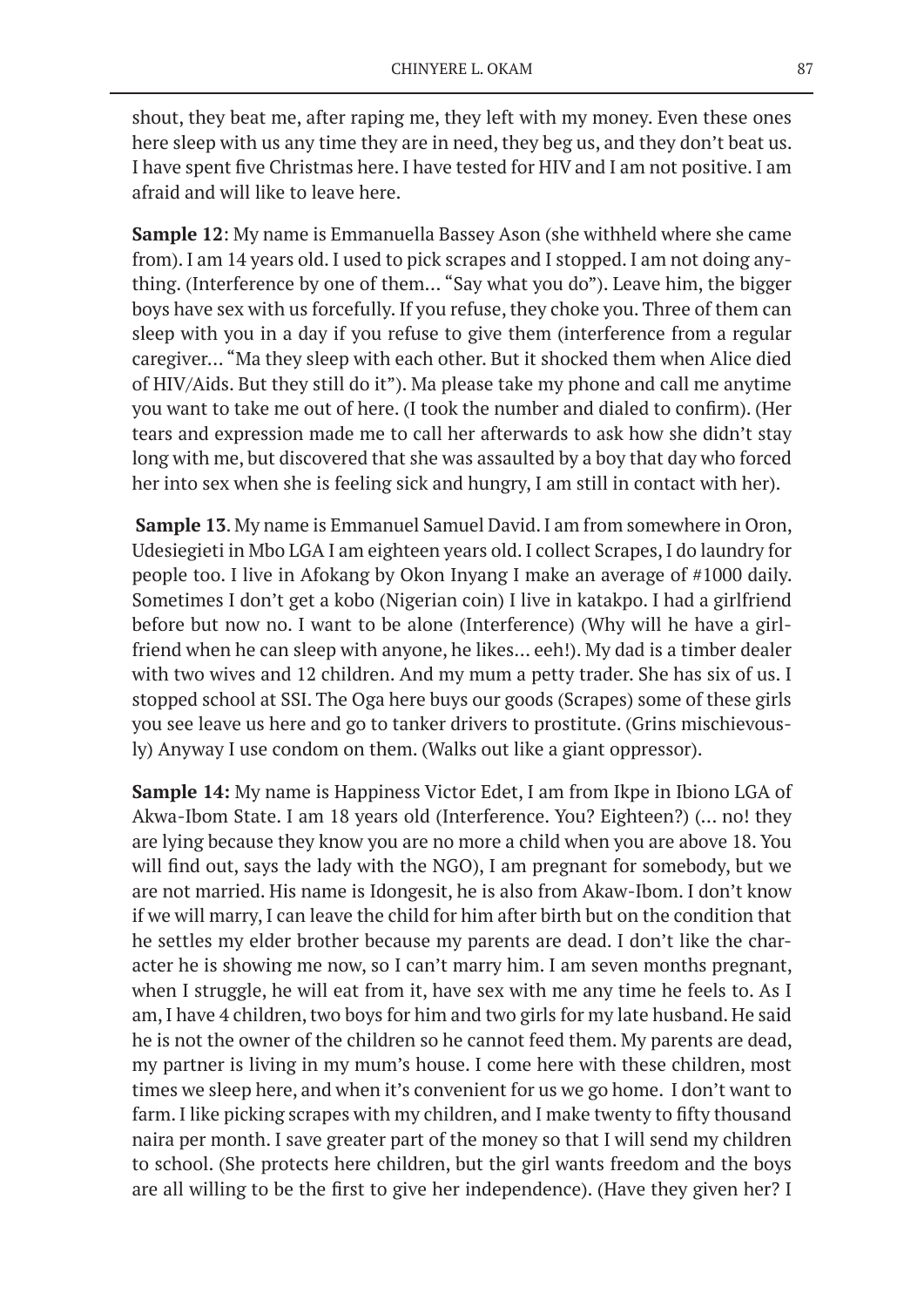asked. She spoke to a male there and he laughs and immediately frown his face).

# **A DISCOURSE ANALYSIS OF THE SKOLOMBO INCLUSION AND EXCLUSION IMPULSES**

This discourse analysis looks at the language of the skolombo in the presented conversation. Van Leeuwen articulates that the link between text and society is mediated. This mediation is facilitated by language-the medium through which ideas are passed across by an encoder to a decoder. Asouzu (2007: 87) contends that "Language is a cognitive act of the mind". To understand the skolombo perception of their reality, we have to look read their language. This is because, "It is in language that coherence and order that characterize a man's action as something logical are objectified and made evident. It is not restricted to mental discourse but stretched out to all modes of communication as something meaningful both to us and our world" ( Asouzu 2007: 86-88).

I implore a sympathetic and experiential understanding to the narratives of the skolombo. This sis because of the challenges in the country resulting in hunger, strain in parental and family relationship (Okam 2019: 38). Thus, producing a reason for the skolombo recourse to destructive inclusion.

Van Leeuwen's perspective on critical discourse analysis posits that power relations are discursive. The discursivity of power articulates that power is in the hands of the privileged.

In the conversation with Effiong Effiom Edet, an occupant of the Lemna Camp, the Skolombo narrates how he is being maltreated and accused falsely by his aunt led to his venturing into the street world. His statement below fully captures the fact that power is in the hands of the priviledged (from Sample 1).

It reflects that the child's lack of power leaves him at the mercy of the powerful in the society. Furthermore, Van Leeuwen notes that Critical Discourse Analysis addresses social problems. In other words, the Skolombo menace is a social construct. These street children are constructed by the society. This researcher's conversation with the some of the street children reveals that their parents are still alive while they - the street children endeavor to fend for themselves. This is an exemplar of parentification- a situation where the child is excluded from a life of humanism and included into a harsh reality that serves a better course for him at the immediate. The parents' inability to cater for the children pushes them into the street to source for means of livelihood. In a conversation with Eunice Christopher Edet, the researcher realizes that the girl's parents are still alive. In so far, the state of poverty in the home, which is a product of the society, forces her into prostitution. She reveals that she is 14 years old and that she sleeps with lorry drivers for financial gratification. In fact, she states that:

Eunice: My father is still alive. He stays at Uwanse Street, Calabar. Nobody pursued me from home; I came to see my brother and since then I have not decided not to go back home. My parents are alive. My mother comes here at times to check on us. Me too, I visit them once in a while. How we feed is that "Obon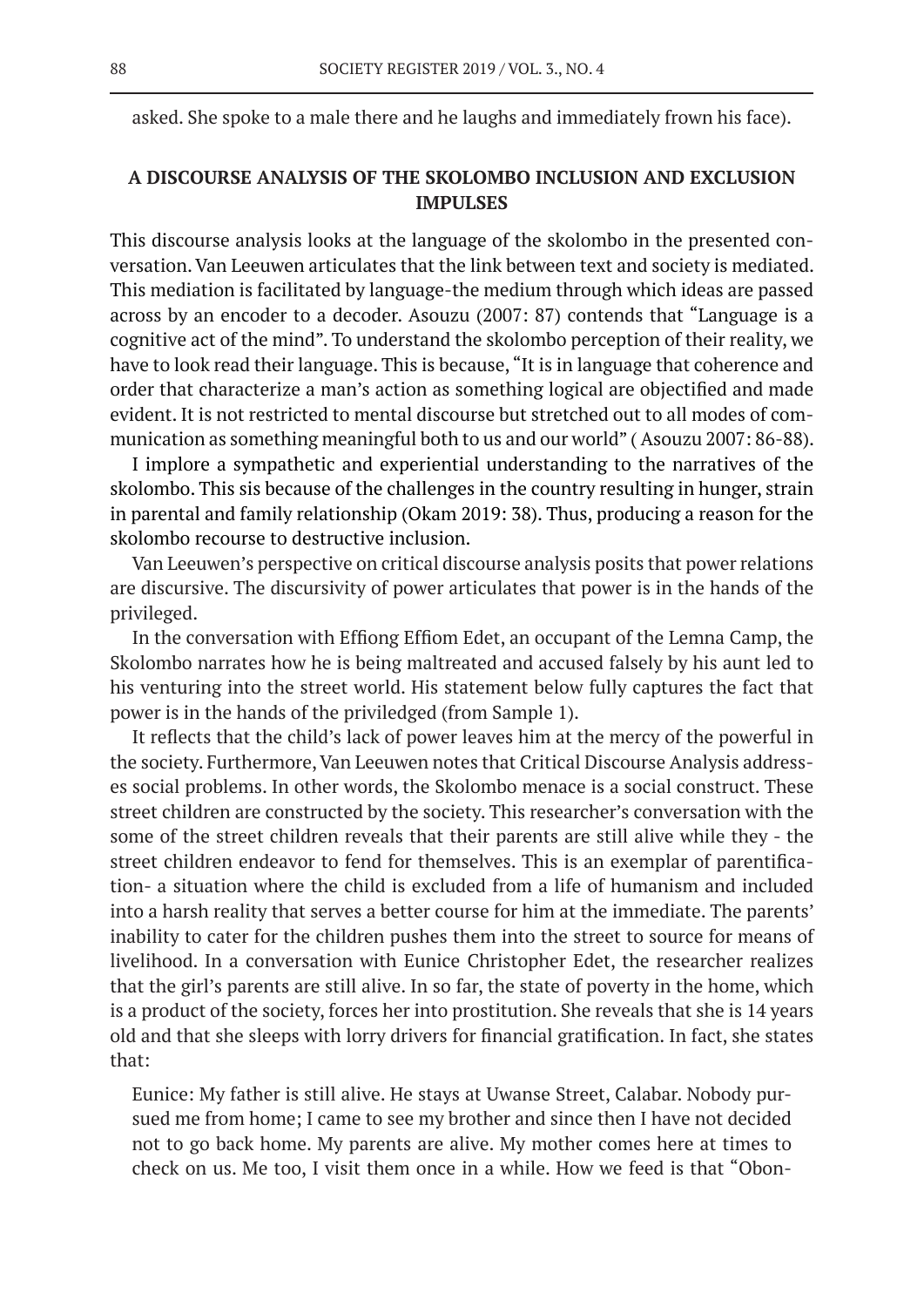gowan", my master gives me wares to go and sell.

Like the parents of some other street children, Eunice's father and mother have no choice than to allow their daughter engage in prostitution and drug abuse. Girls such as her are popularly known as Lacasera girls. This stems from the fact that it does not cost a man more than offering them a bottle of Lacasera or its financial equivalent to sleep with them.

Van Leeuwen's perspective on critical discourse analysis posits that Discourse is a form of social action. While the Skolombo miasma is a social action, the Cross River State government has also taken measures with the aim to curbing this social malaise. One of such measures is the inauguration of a special task force created in 2015 "codenamed 'Operation Skolombo' to address the menace of street children in the state capital. This initiative, however, has not been able to effectively address the problem as violence and criminality associated with street children are still prevalent, particularly in Calabar" (PIND Report 2017:1). This punitive measure is not what is really needed. Socio-economic exclusion is linked with poverty, and deprivation. Here deprivation is seen within the ambit of capability deprivation- lack of capability to live a minimal descent life. It is the function of the community-the government to provide the capability ground that all its citizens should strive on (Sen: 2000:4).

 The Skolombo and Lacasera street children in Cross Rivers State are part of the historical process. In traditional African societies, there is the belief in witchcraft. It is the norm for children to be initiated into the witch cult with the food items. Many a time, a witch confesses that she was initiated into the witch cult by an older female neighbor, an aunt, a cousin, stepmother or even a family friend with a meal. This socio-cultural and historical process has led to the exclusion of such children from becoming part of the family, exclusion from family activities as well as parentification. In an interview, a Skolombo, named Favour Asuquo Edet makes us understand that her grandmother who she lives with sends her out of her (The grandmother) home on the ground that she (Favour) eats from outside the house, and must have been given witchcraft to eat. The grandmother's belief in Witchcraft from the traditional setting vis-a-vis her church and the society lead to her depriving Favour from eating her food. The history of havoc wrecked on the family and society by witches leads to Favour's exile from home. David Eyo Ekon, a victim of witchcraft accusation narrates his ordeal thus:

David: My name is David Eyo Okon. I am from Ikot Nakanda in Akpabuyo Akpabuyo local Government Area of Cross River. I am 15 years old. My mother returned one day and told me that she was told by the Church (author withheld name) said that I am a witch. I joined some people I know to do this job of picking scrapes. I make #500 daily with a woman that collects daily contribution from us. When I get that money, I will run to my paternal grandmother's house.

Children such as Favour who have been degraded socially and psychologically, end up suffering from "low socioeconomic status, low educational achievement, mental illness including depression and substance abuse" (Allman 2013:8-10). The Skolombo female counterpart-the Lacasera girls end up engaging in early sexual behavior, which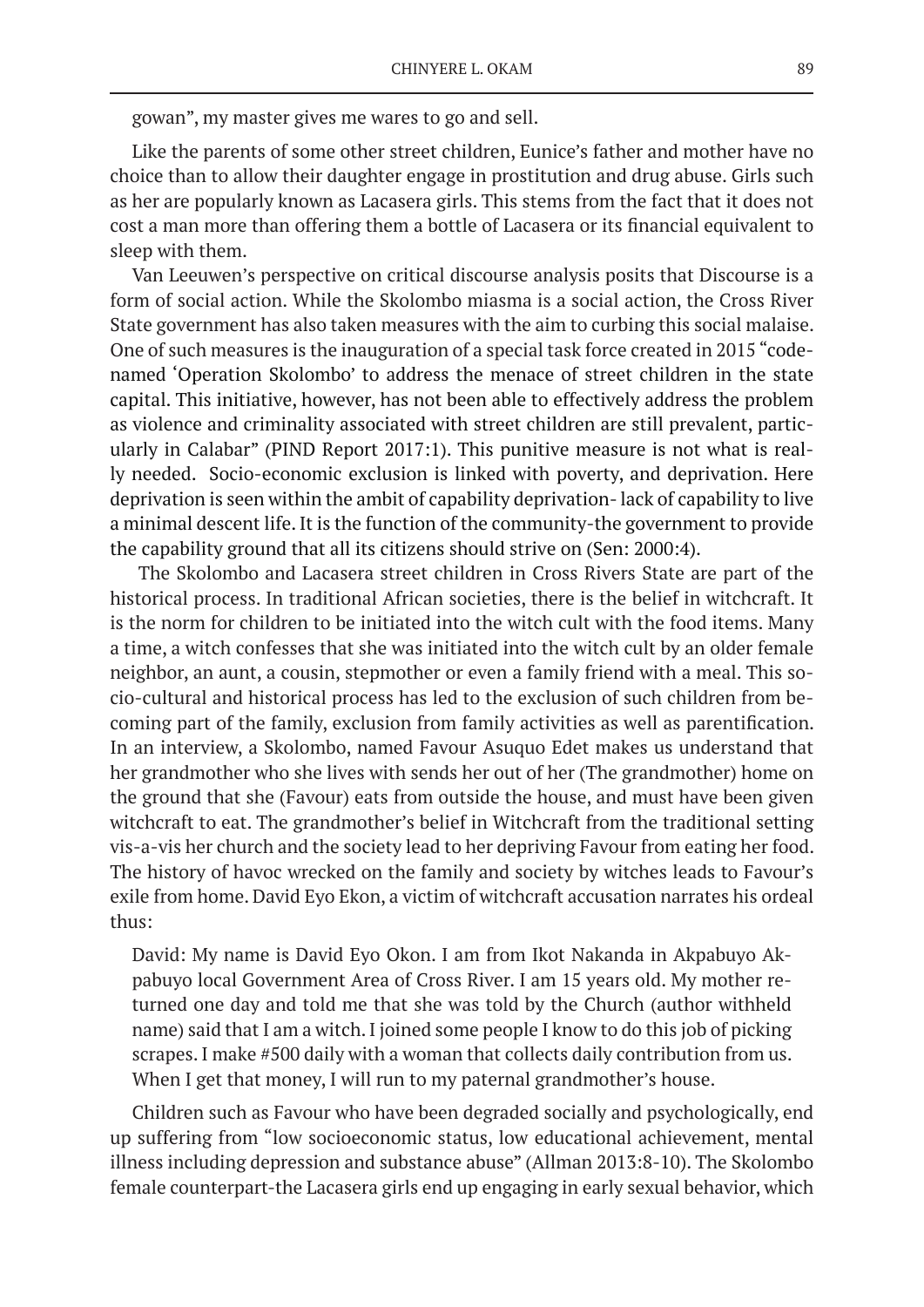on the other hand could metamorphose into contracting sexually transmitted diseases such as HIV and AIDS. Van Leeuwen's perspective on critical discourse analysis posits that discourse constitutes society and culture. Discourse is gotten from the society and culture. Culture determines the way discourse is approached. The relativity of culture portends that discourse is particular and must be approached as such. Discursive approaches change since societies and cultures are in a constant state of flux. The Skolombo discourse must be interpreted from within the African ambit and context. Africa within which Cross River State is situated detests incestuous relationships. Esther Effiong Edet, a fourteen years old's attempt to fend away her uncle's attempt to start an incestuous relationship with her, leads to her resorting to living in the Lemna Dump site for. Esther is accused of the death of her parents. This fully captures the rigors the child, especially the girl child goes through in the society Expectedly, the societal expectations of each gender predict such patterns of heterosexual behaviors he exudes (Onuekwe and Okam 2017: 37) but this has transcended normalcy to incestuous act. "The history of humanity shows that people seek power and tend to capitalize it and extend power over more and more territory, more subjects if they are able to". The event under discussion is an extension of such inhuman and immoral power (Anna Odrowaz-Coates 22017:17) Statements lends credit to this. In fact, Esther expatiates that she would rather remain in the Lemna camp site than go back to her uncle.

Most of the street boys and girls do not want to be called the name, Skolombo. They see the name as derogatory. Gift Michael Okon, a Skolombo complains about the manner in which people refer to them. Her interpretation of the name suggests her awareness that they are looked down upon in the society. They are being considered the dregs of the society. Their displacement and feeling of unhomeliness make them think they have been ostracized from the society and integration is almost impossible. Despite their almost helpless situation, they take solace ostracizing themselves from the oppressors. This fully reveals the reason some of them refuse to divulge their identity. In an interview with the researcher, a particular Lacasera girl (a female Skolombo) refuses to give her name. The conversation goes thus:

Lacasera Girl: I won't tell you my name. My parents are in Ikang. I just need help. I don't want to stay in the dump anymore. (She has been raped many times by bigger boys outside the camp. Even the lorry drivers sometimes sleep with her without giving her money. She is facing a lot of subjugation from the boys here because she doesn't have a permanent big boy friend here).

In the bid for survival, the street child becomes a tool in the hands of the society which has facilitated his dehumanisation. In a broader spectrum, it has come to the fore that the populace's abuse of the Lacasera girls holds sways more to that of the Skolombo boys. While their male counterparts indulge in delinquency, petty thievery and other forms of social vices, the Lacasera girls are sexually abused by the Skolombo boys, lorry drivers, and other sex perverts. It is explicit that contracting HIV and AIDS, and carrying out abortion becomes the aftermath of such experiences.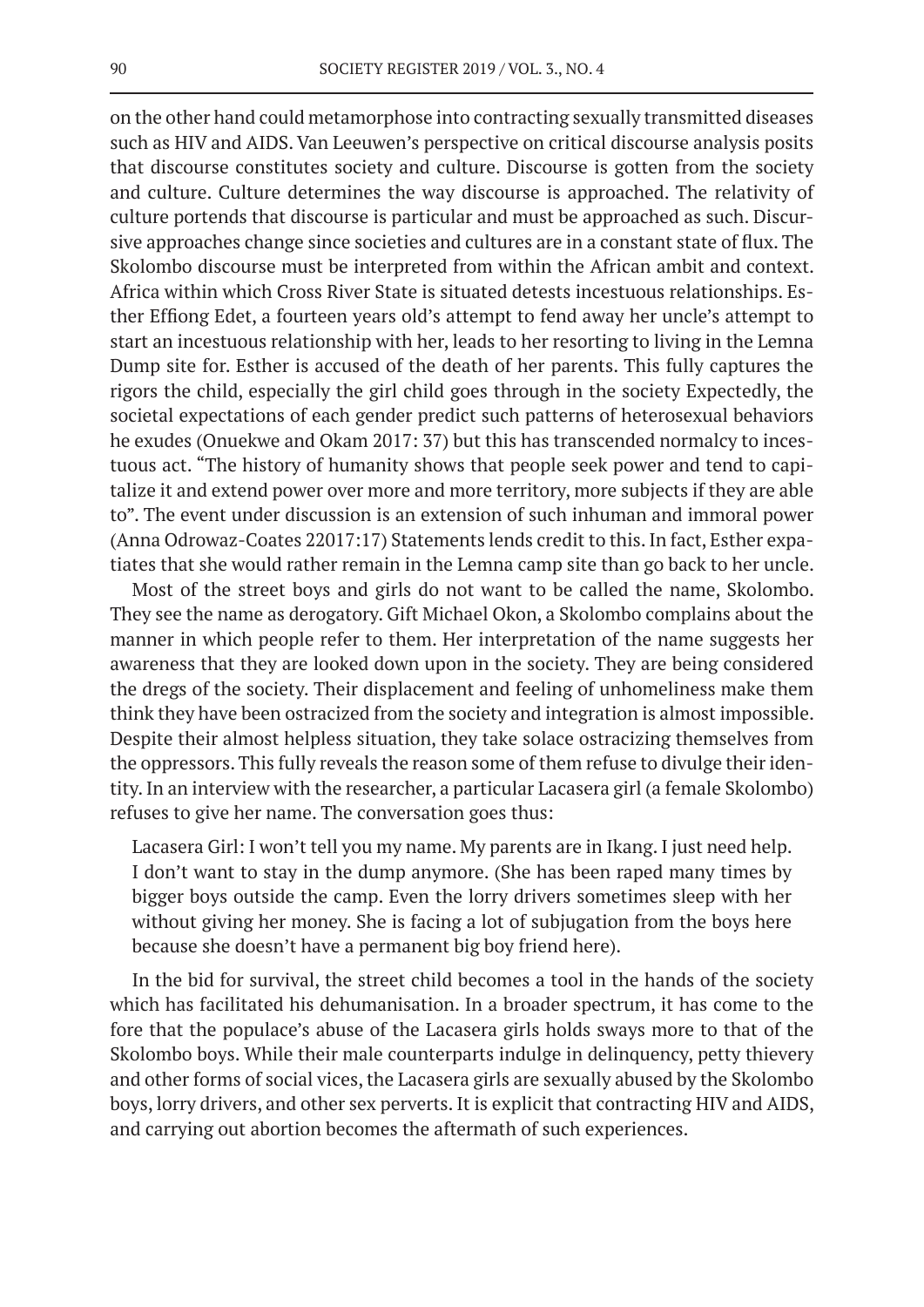# **HARMONISING RESOURCES FOR SKOLOMBO REHUMANISATION: THE CASE OF THEATRE FOR DEVELOPMENT**

The idea of bringing stakeholders on a platform to engage their action would produce success towards humanising the Skolombo. The fact that the construction and reconstruction of a fair society occur when democratic situation, collectives cannot be overlooked in the discourse of cutting barriers of development. Children should be given the chance to air their position, as Smaradan Cioban posits that "liberation and emancipation perspective give greater value to children's ability to choose what is right in their interest, claiming that society should grant them the right to participation (2018:80). Thus, the author suggests a platform that stimulates participation, ownership, learning, negotiation, consensus, empowerment and accountability. I make bold to state that Theatre for Development has the capacity to mitigate the required culture needed for this function.

It is a communication tool accessible to divergent community with simple engaging processes that can access their previous actions in order to inform their innovative techniques and avenues in how to bring specific activities together to respond meaningfully to his needs and that of his immediate community (Okam 2014: 75).

The TFD process includes but is not limited to these processes, familiarizing with issues and stakeholders. Using popular forms of communication which can help people identify problems and reflect on it and devise solutions towards making change in a particular initiative. Mda (1993: 181) acknowledges that through Theatre, people were able to analyse the structure of domination and dependence, to make their own resolution in response to and to decide the best methods of implementing the resolution because the messages come from their own perspective. This leads to Abah et al's (2009: 1) assertion that "TFD is a methodology for understanding complex problems while at once providing a tool for overcoming them".

Thus, this paper suggests that any individual or group should use this platform which progresses from community (of concern: ideological or cultural) participatory research, to analysis, to performance of issues generated before the various relations to the interrogation of the content of the performance. This progressively moves to stating categorically issues that enhance a particular situation and one that counters it. Having gone through these processes, actions are planned and interested stakeholders locate the action point of their preference for implementation. Monitoring and evaluation are required to ensure that actions identified are realised.

This fully captures how TFD encourages accountability to produce required development. As Shortall and Shucksmith (1998:75) posit that "development is about enabling communities to have greater control over their relationship with the environment and other communities". One will no doubt contend the fact that TFD can raise a discourse platform that levels the binaries of power for inclusivity, through the social positioning of all as humans in search of the good of their society whether as a receiver or capability provider. It is imperative to note that the aim of performance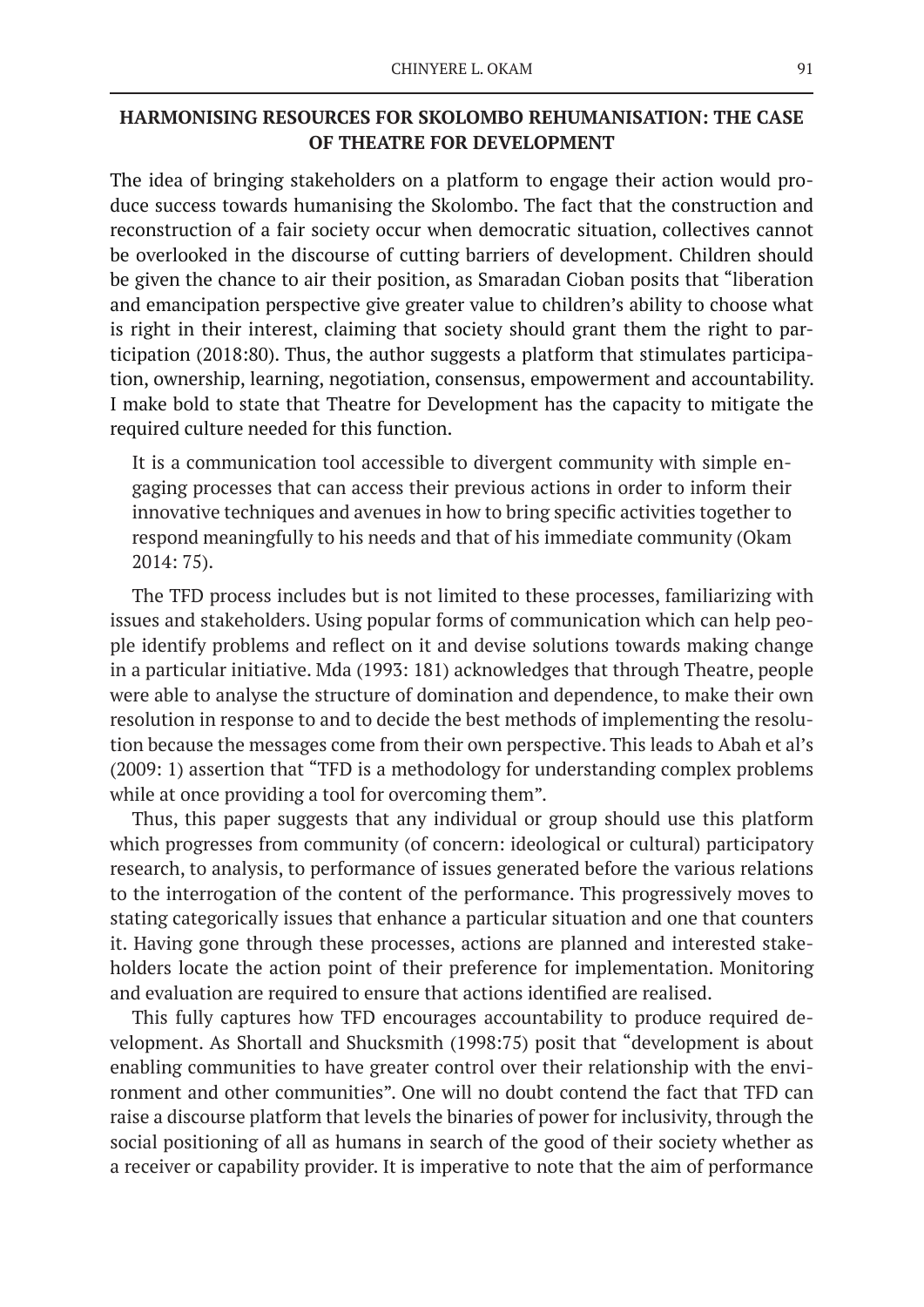in TFD is to reach consensus. "A consensus when it is not possible, the process at the very least exposes and clarifies the different views and allows the building of agenda for negotiation" (Guba &Lincoln 1989: 1).

### **CONCLUSION**

The Cross-river state government has not provided enough fair ground to fully tackle the social and economic needs of the street child. The desired comfort has not been provided for the girl child. They have not been able to fully integrate the Skolombo into the echelon of the privileged. Molestation and marginalisation of the street child still hold sway in the Nigerian society. This has created spaces for youth delinquency, thievery, moral laxity and decadence. In the light of the above, the government needs to put alternative and effective measures to play with the aim to curbing the menace of Skolombo and the street child culture. There ought to be an implementation of the child right act in the global space in order to reduce the molestation and marginalisation of the boy and girl child. Stridgent punishment should be meted on parents, religious leaders and guardians who subject children to unnecessary molestation. Religious leaders and parents should be sensitised about the need to integrate their children within the family circle. Parenting intervention should be made compulsory.

**FUNDING:** This research was funded by the UNESCO/Janusz Korczak Chair fellowship 2019 obtained through the Polish Commission for UNESCO

**CONFLICT OF INTEREST:** The author declares no conflict of interest.

**ACKNOWLEDGEMENTS:** I would like to thank the members of the NGO that takes care of the Skolombo at Leman site who equaled as research assistance in the conversations and my Master of Arts student, Bencourage Odey who helped me during the conversations.

### **REFERENCES**

- Abah, Steve, Okwori, Jenkeri. 2009. "Participatory theatre and video: Acting against violence in Northern Nigeria." *IDS Bulletin* 40 (3): 19-26.
- Allagbe, Ayodele and Franck Ammousu. 2018. "Principles, Theories and Approaches to Critical Discourse Analysis." *International Journal on Studies in English Language and Literature* 6(1): 11-18. DOI: http://dx.doi.org/10.20431/23473134.0601002).
- Allman, Dan. 2013. "The sociology of Social-Inclusion." *SAGE Open* 3(1): 1-16. DOI: 1177/2158244012471957.
- Akpan, Aniette. 2015. "Skolombo, the Story of Calabar Street Children." *Sunday Magazine-The Guardian Nigerian Newspaper-Nigeria and World News.* Retrieved June 11, 2018 (https://guardian\_ng/sunday-magazine/skolombo-the story-of-calabar-street-children/).
- Amos, Patricia. 2013. "Parenting and Culture Evidence from Some African Communities." *IntechOpen*. http://dx.doi.org/10.5772/56967.
- Chojnacka, Barbara. 2018. "Destructive sense of responsibility in individuals with ex-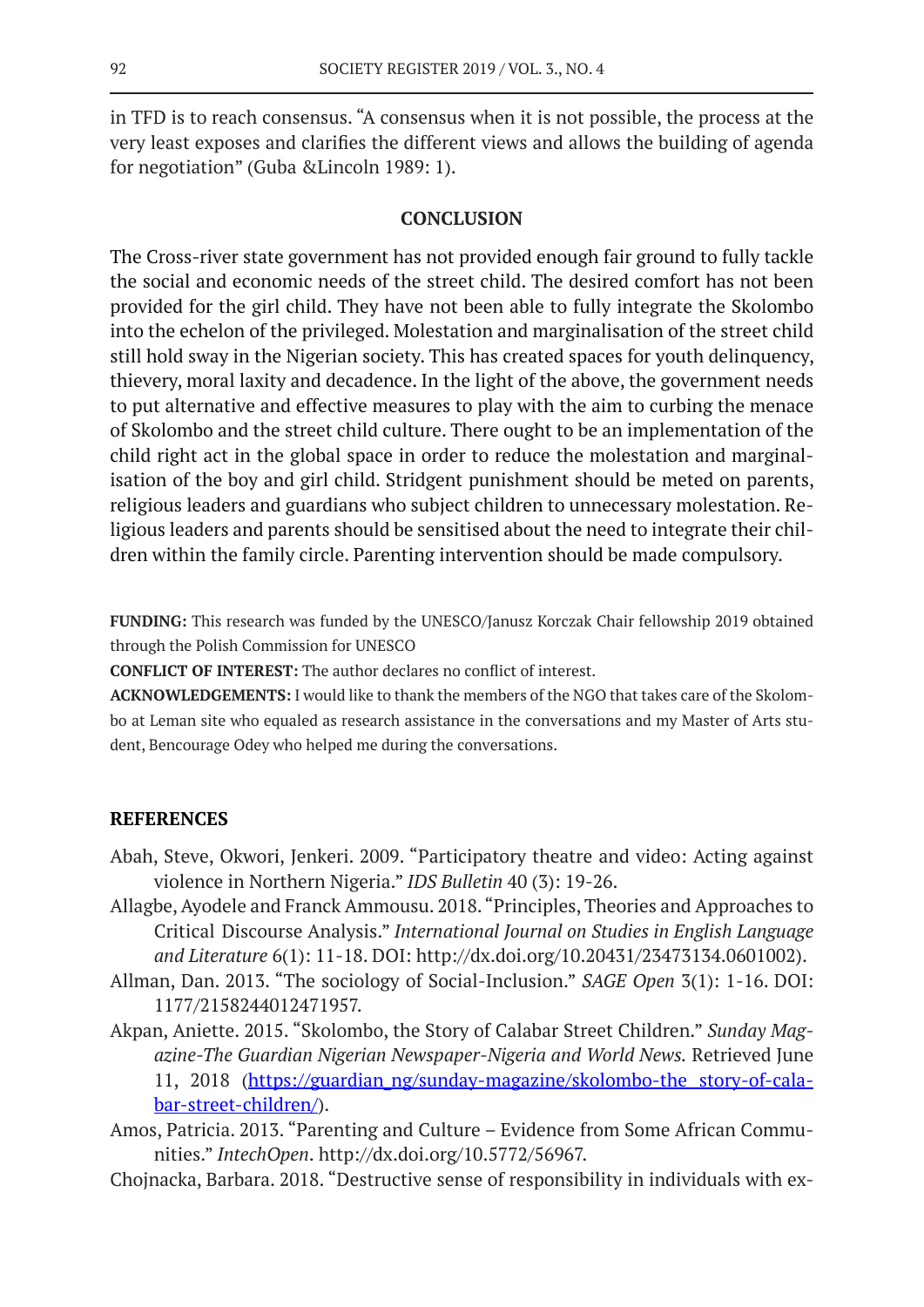perience of parentification: A biographical perspective." Pp 33-39 in *Social Pedagogy and Social Education: Bridging Traditions and Innovations Social Pedagogy Association*, edited by D. Keller, K. O'Neil, H. Nicolaisen, D. Schugurensky, and K. Villaseñor. Phoenix, Arizona.

- Cioban, Smaranda. 2018. "Exploring how Children Perceive their Work, Case Study Salaj County, Romania." Pp. 79-118 in *Children and Youth in varied Socio-Cultural Contexts: Theory, Research, Praxis*, edited by U. Markowska-Manista. Warsaw: Wydawnictwo Akademii Pedagogiki Specjalnej.
- Dijk, Teun. 2015. *Critical Discourse Analysis*. USA: John Wiley and Sons.
- Engelhardt, Jennifer. 2012. "The Developmental Implications of Parentification: Effects on Childhood Attachment." *Graduate Student Journal of Psychology* 14: 45- 52.
- Fairclough, Norman and Ruth Wodak. 1997. "Critical discourse analysis." Pp. 258–84 in *Discourse as Social Interaction: Discourse Studies: A Multidisciplinary Introduction*, edited by T. Dijk. Thousand Oaks, CA: Sage.
- Geertz, Clifford. 1975. *The Interpretation of Culture*. New York: Basic Books Inc.
- Gidley, Jennifer, Hampson, Gary, Wheeler, Leone & Bereded-Samuel, E. 2010. "Social Inclusion: Co text, Theory and Practice." *The Australasian Journal of University-Community Engagement* 5(1):6-36.
- Goonesekere, Savitri and Alwis Rangita. 2005. *Women's and children's rights in a human rights based approach to development*. New York: UNICEF.
- Guba, Egon, & Yvonna Lincoln. 1989. *Fourth Generation Evaluation.* Newbury Park: Sage Publications.
- Guest, Greg, Emily E. Namey and Marilyn L. Mitchell. 2013. "Participant Observation." Pp. 75-112 in *Collecting Qualitative Data: A Field Manual for Applied Research*, edited by G. Guest, E. E. Namey and M. L. Mitchell. Retrieved January 22, 2019 (https://www.sagepub.com/sites/default/files/upm-binaries/48454\_ch\_3.pdf).
- Hamzaj, Enkelejda. 2015. "Jurgen Habermas and the critical theory of the society." *WEI International academic conference proceedings*. Retrieved October 4, 2019 (http://westeastinstitute.com/wp-content/uploads/2015/04/Enkelejda-Hamzaj. pdf).
- Kumar, Chinta. 2013. "The eclectic method-Theory and its application to the learning of English language." *International Journal of Scientific and Research Publications*   $3(6): 1-4.$
- Lamont, Corliss. 1997 [1949]. *The Philosophy of Humanism.* 8th Ed. Amherst, New York: Humanist Press.
- Louai, Habib. 2012. "Retracing the concept of the subaltern from Gramsci to Spivak: Historical developments and new applications." *African journal of history and culture* 4(1): 4-8. DOI: 10.5897/AJHC11.020.
- Mehta, Neeta. 2019. "Parentification: A Disguised Form of "Child Labour." in the Family System." *IOSR Journal of Humanities and Social Science (IOSR-JHSS)* (8): 8-11.
- Odrowaz-Coates, Anna. 2017. "Revisiting Power and Supremacy in the Post-Colonial World. Globalisation as a Refined Phase of Colonization." Pp. 13-23 in *Symbolic Violence in Socio-Economic Contexts: A Post-colonial Critique*, edited by A.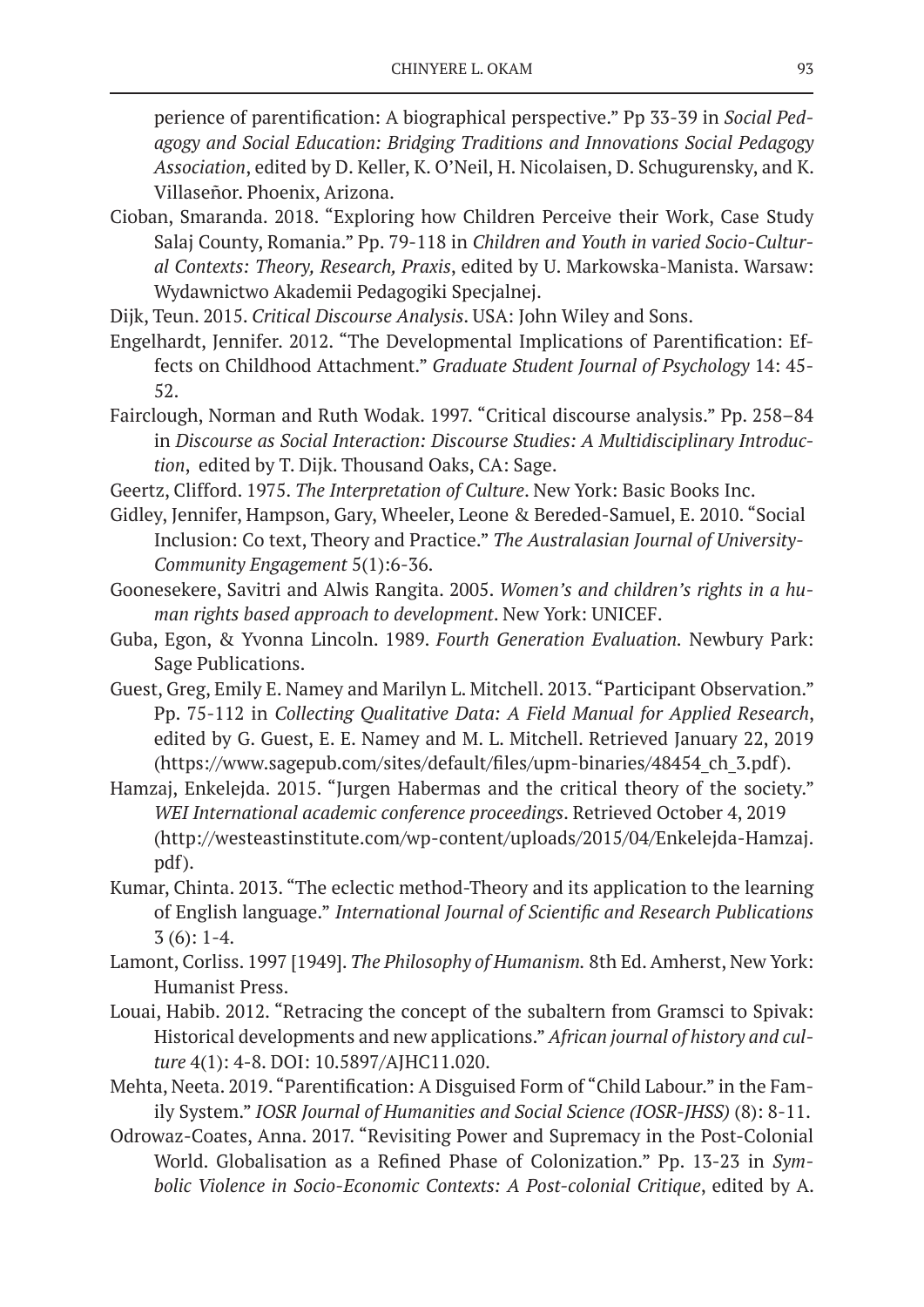Odrowaz-Coates and G. Sribas*.* Warsaw: Wydawnictwo Akademii Pedagogiki Specjalnej.

- Okam, Chinyere Lilian. 2014. "Theatre for Development as Participatory Evaluation Methodology." in *A study of the Millennium Village Project, Pampaida-Nigeria*. An Unpublished Doctoral Dissertation. Ahmadu Bello University, Zaria-Nigeria.
- Okam, Chinyere, Lilian. 2019. "A pedagogic complexus on the knowledge and impact of economic recession on secondary school students." *International Journal of Pedagogy Innovation and New Technologies* 6(1): 37-44.
- Onuekwe, C. E and Okam Chinyere, Lilian 2017. "Gender Disparity and Psycho-sexual Violence: An X-ray of How Imbalance is perpetuated by Sexual Behavior." *Journal of Gender and Power. Faculty of Educational Studies* 8(2): 35-54.
- Ozumba, G. O. 2010*. Philosophy of Integrative Humanism*. Calabar, Nigeria: Joschrisam Publishers.
- Ozumba, G.O. and Chimakonam J.O. 2014. *Njikoka Amaka: Further Discussions on the Philosophy of Integrative Humanism.* Logic Option Publishing, Calabar. Print.
- Partnership Initiative in the Niger Delta (PIND) Briefing. 2017. "The Street Kids of Calabar: A Punitive Approach is Not Enough." Retrieved January 22, 2019 (https://fundforpeace.org/wp-content/uploads/2018/08/PIND-Briefing-TheStreet-Kids-of-Calabar-February-2017.pdf).
- Sen, Amartya. 1999. *Development as freedom.* Oxford: Oxford University Press.
- Sen, Amartya. 2000. "Social Exclusion: Concept, Application, and Scrutiny." *Social Development Papers 1.* Office of Environment and Social Development Asian Development.
- Bank, June. 2000. *Social Exclusion.* Retrieved January 22, 2019 (https://www.adb.org/ sites/default/files/ publication/29778/social-exclusion.pdf).
- Shortall, Sally and Mark Shucksmith. 1998. "Integrated Rural Development: Issues arising." *The Scottish Experience. European Planning Studies* 6(1): 73-88.
- Spivak, Gyatari. 1988. "Can the subaltern speak?" Pp. 271-313, in *Marxism and the Interpretation of Culture,* edited by C. Nelson and L. Grossberg. Urbana,Chicago: University of Ilinois Press.
- Zakir, A., Abubakar, U., Lawal, U.S., Imrana, H., Habibu, I. T., Hassan, I. H., and Harande M. M. 2014. "The practice of Almajiri: Prospect and socio-medical Challenges in Northern Part of Nigeria." *Journal of African Studies and Development* 6(7): 128- 131. DOI:10.5897/JASD20014.0273.